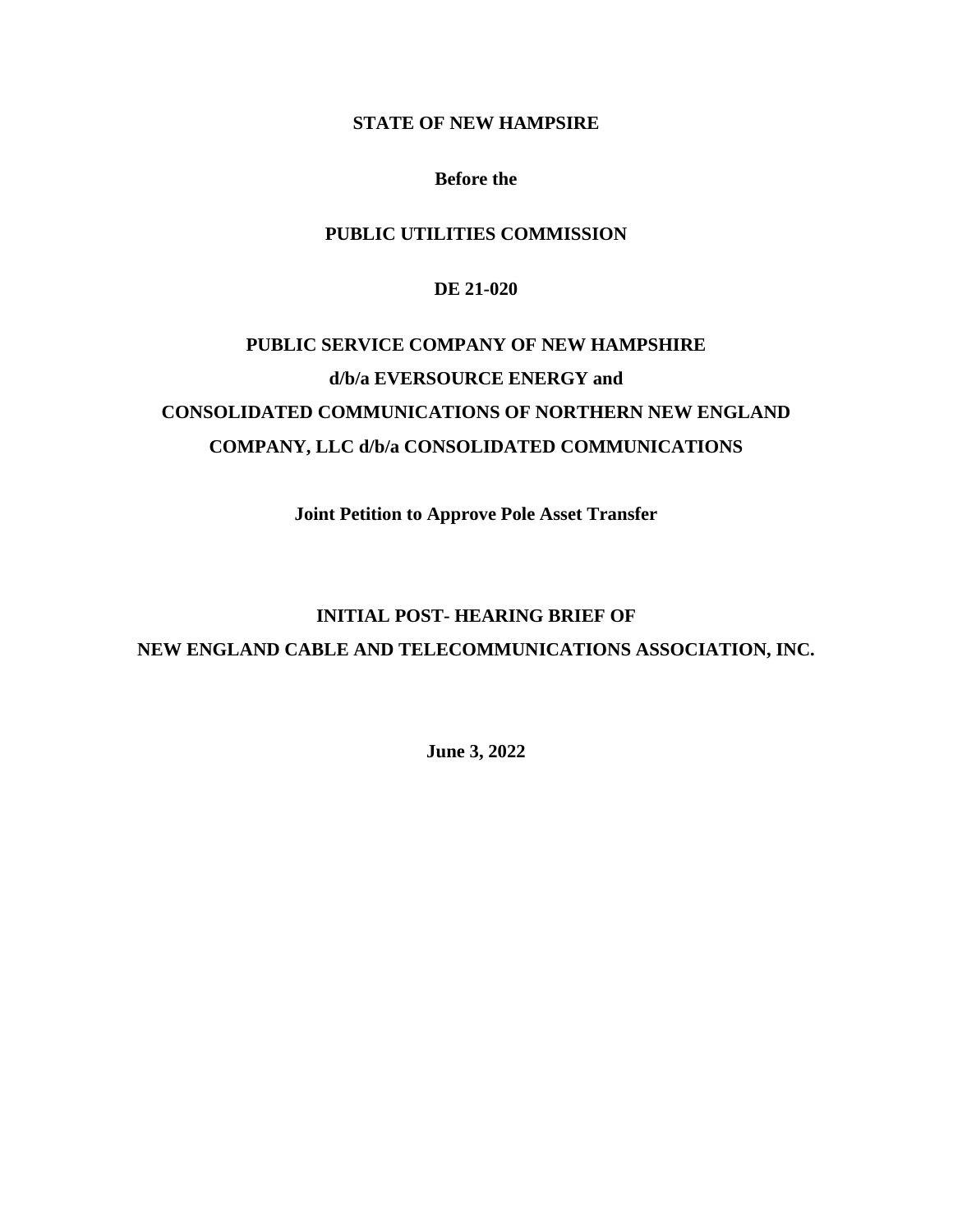# **TABLE OF CONTENTS**

|     | Page                                                                                                                                                                                                                                               |
|-----|----------------------------------------------------------------------------------------------------------------------------------------------------------------------------------------------------------------------------------------------------|
| I.  |                                                                                                                                                                                                                                                    |
| II. |                                                                                                                                                                                                                                                    |
| Ш.  |                                                                                                                                                                                                                                                    |
| IV. |                                                                                                                                                                                                                                                    |
|     | The Commission Should Adopt NECTA's Recommendations Aimed at<br>A.<br><b>Avoiding Harm Associated With Improper Billing, Joint Use Charges,</b>                                                                                                    |
|     |                                                                                                                                                                                                                                                    |
|     | 2. NECTA's Recommendations for Addressing Billing and Operational                                                                                                                                                                                  |
|     | B. To Avoid Net Economic Harm to NECTA Members, the Commission                                                                                                                                                                                     |
|     | Summary of Economic Harm Posed by the Transaction11<br>1.                                                                                                                                                                                          |
|     | 2. Eversource's Pole Attachment Rates Should Not Include the<br><b>Acquisition Premium Associated With the Transferred Poles,</b><br>And Pole Attachers Must Retain the Right to Challenge Such<br><b>Inclusion In Future Pole Attachment Rate</b> |
|     |                                                                                                                                                                                                                                                    |
|     | 3. Eversource Should Not Charge the Existing Consolidated<br><b>Pole Attachment Rates For the Transferred Poles, As Those</b><br>16<br><b>Rates Are Not Just and Reasonable.</b>                                                                   |
|     | 4. Eversource Must Not Discriminate Against NECTA Members<br>By Charging Pole Attachment Rates That Are Higher Than<br>The Pole Attachment Fees Eversource Proposes To Charge                                                                      |
|     |                                                                                                                                                                                                                                                    |
| V.  |                                                                                                                                                                                                                                                    |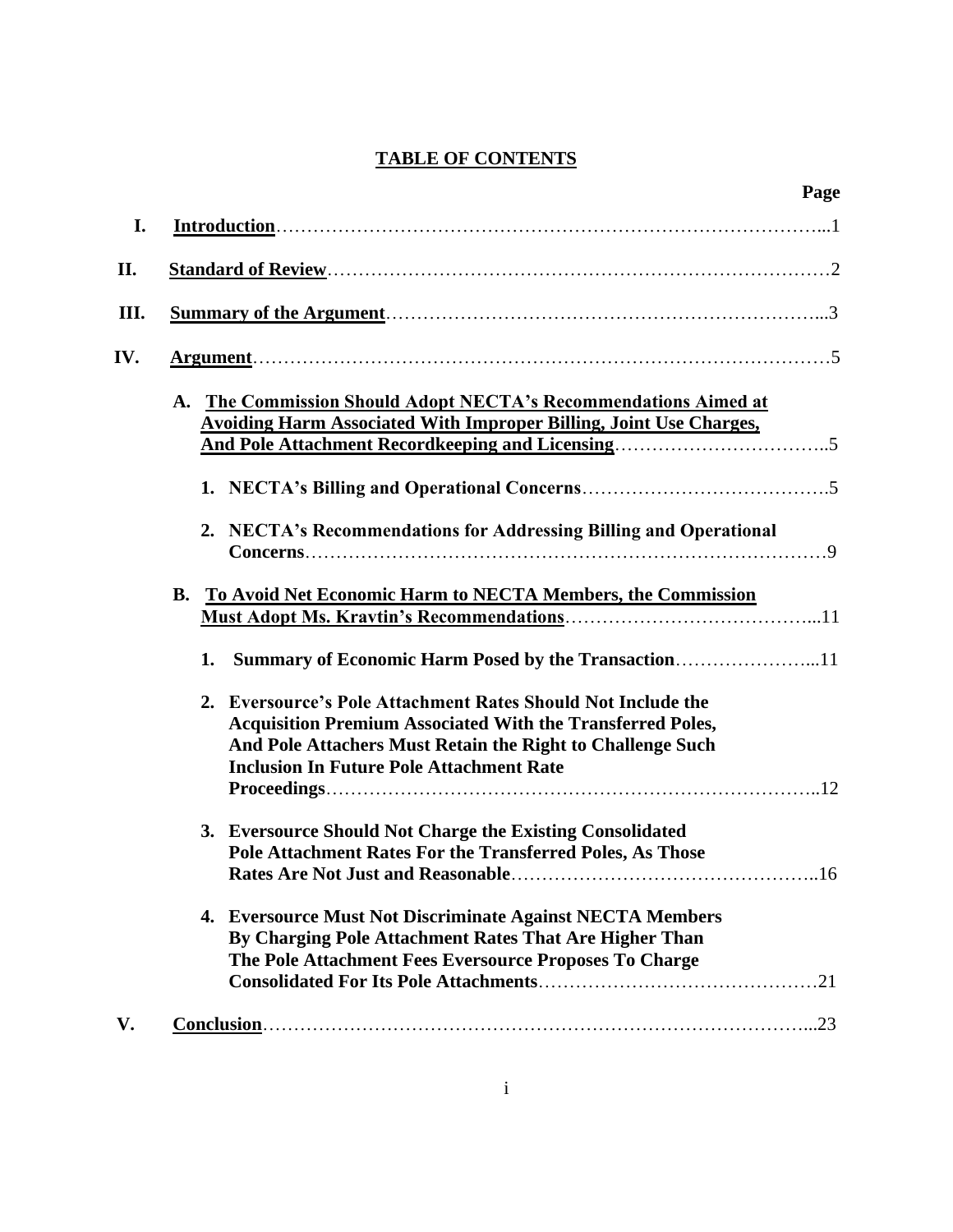### **I. Introduction**

The New England Cable and Telecommunications Association, Inc. ("NECTA")<sup>1</sup> intervened in this docket for the purpose of protecting its interests and those of its Members who provide communications services in New Hampshire. NECTA Members' interests are substantial, and stem from the fact that they own facilities that are attached to poles owned by Consolidated Communications of Northern New England Company, LLC d/b/a Consolidated Communications ("Consolidated") and Public Service Company of New Hampshire d/b/a Eversource Energy ("Eversource"). As a threshold matter, NECTA does not oppose the transfer of pole assets from Consolidated to Eversource. However, NECTA believes that if the New Hampshire Public Utilities Commission ("the Commission") approves the transaction that is the subject of this docket ("the transaction"), the Commission should adopt all of NECTA's billing, operational, financial, and rate recommendations described below in order to ensure that NECTA Members suffer no net harm as result of the transaction.

NECTA Members use their attached facilities to deploy broadband and other advanced communications services to New Hampshire residential and business customers. NECTA Members hold pole attachment licenses from Consolidated and Eversource, have applications for such licenses pending with both companies, and pay pole rental fees to both companies. Generally speaking, NECTA Members' substantial interests that are directly implicated by the transaction relate to: 1) accurate billing and record keeping relating to pole attachment fees and licenses: 2) fair and efficient pole attachment licensing processes; and 3)

 $<sup>1</sup>$  NECTA is a non-profit corporation and regional trade association that represents the interests of most community</sup> antenna television ("cable") and broadband internet providers in New Hampshire, including affiliates of Breezeline, Charter Communications and Comcast, (collectively, the "NECTA Members") and their competitive local exchange company affiliates. NECTA also represents companies operating in Connecticut, Massachusetts, Rhode Island and Vermont.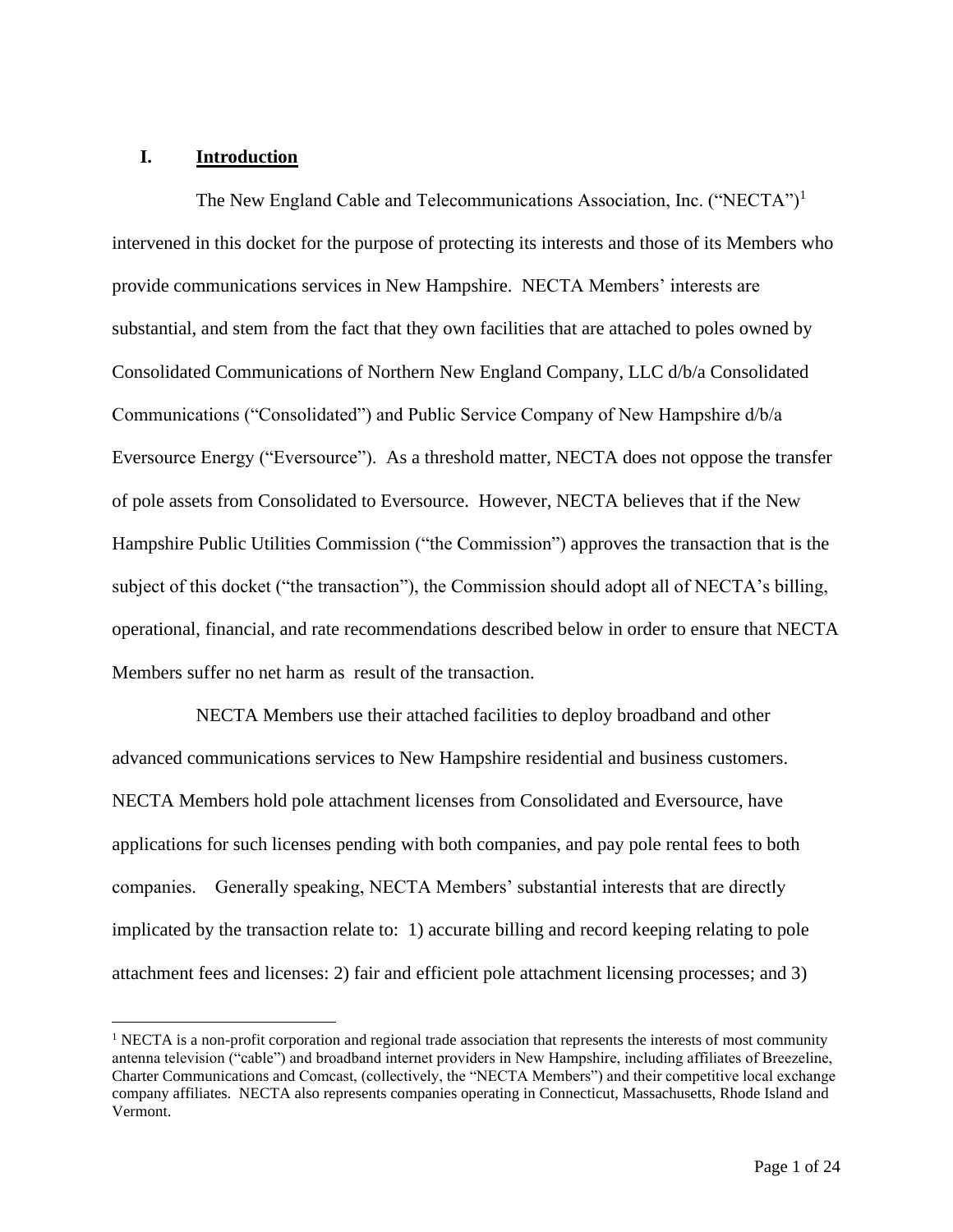nondiscriminatory, just and reasonable pole attachment fees. NECTA wishes to ensure that its members experience no harm if the Commission approves the transaction. Specifically, NECTA wishes to ensure that: the proposed transaction will not result in increased or inaccurate pole attachment bills, or any confusion or delay in processing NECTA Members' pole attachment license applications; that all pole attachment licenses issued by Consolidated for these poles are transferred to Eversource; and that accurate records are maintained for the pole attachments and licenses.

NECTA Members also wish to protect their financial and legal interests in paying pole attachment rates that are nondiscriminatory, just and reasonable. In particular, NECTA submits that if the Commission approves the transaction (including the acquisition premium that Eversource intends to pay for Consolidated's pole assets), it should not permit Eversource to reflect the acquisition premium in its pole attachment rates. In addition, the Consolidated pole attachment rates (that Eversource proposes to charge for the transferred poles for at least two years after the transaction closing) should be calculated using an approved regulatory formula, and reduced to just and reasonable rates. Lastly, NECTA Members assert that post-closing, Eversource should charge Consolidated the same pole attachment rates that it charges other attachers.

#### **II. Standard of Review**

The Joint Petition to Approve Pole Asset Transfer ("Joint Petition") asserts that the transaction satisfies RSA 374:30 which requires that the Commission find that the sale of Consolidated's pole assets to Eversource is "for the public good." "The question of public good is not to be answered by looking only to the immediate interests of the public served by these companies, nor by a mere consideration of advantages to those who furnish the service…it is a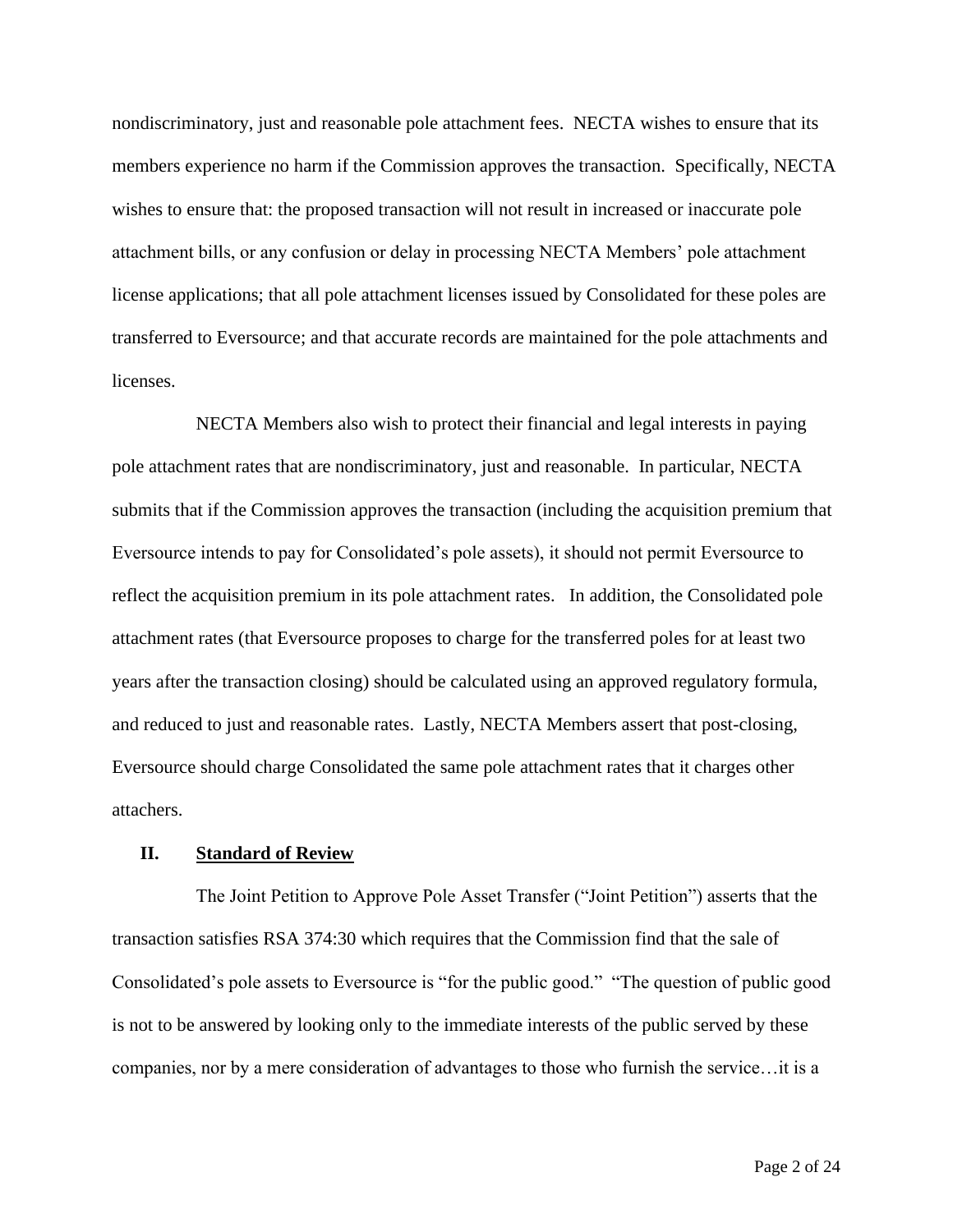question of what is reasonable taking all interests into consideration." *Grafton County Electric Light and Power Co. & a. v. State,* 77 N.H. 539, 542 (1915). Thus, the Commission must consider NECTA's interests in deciding this case.

In reviewing the transfers of utility assets made pursuant to RSA 374:30, the Commission has interpreted the "public good" standard to be a "no net harm" test. *See Re Consumers New Hampshire Water Company,* 82 NH PUC 814, 817 (1997). The test requires a finding that a transaction is not legally forbidden, and is reasonably permitted under the totality of the circumstances. *Id.* at 818. The public good standard also includes a determination by the Commission that the proposed transaction will not harm ratepayers. *Re Great Bay Water Company, Inc.,* 83 NH PUC 575, 577 (1998). The public good standard, therefore, requires that the Commission examine whether the transaction will harm ratepayers such as NECTA Members who pay pole attachment rates to Consolidated and Eversource.

#### **III. Summary of the Argument**

Under the above-stated standard, the Commission may not approve the transaction unless it finds that NECTA Members will not be harmed. NECTA respectfully requests that, in order to avoid net harm to NECTA Members as a result of the transaction, the Commission should adopt the billing and operational recommendations made by NECTA Witness, James G. White, Jr., and the financial and rate recommendations made by NECTA Witness, Patricia D. Kravtin.

Mr. White's recommendations are contained in Exhibit 28 (which is a revised version of the recommendations made in Mr. White's Prefiled Direct Testimony, Exhibit 27 at pp. 11- 13), and are also set forth below. These reasonable recommendations are aimed at: ensuring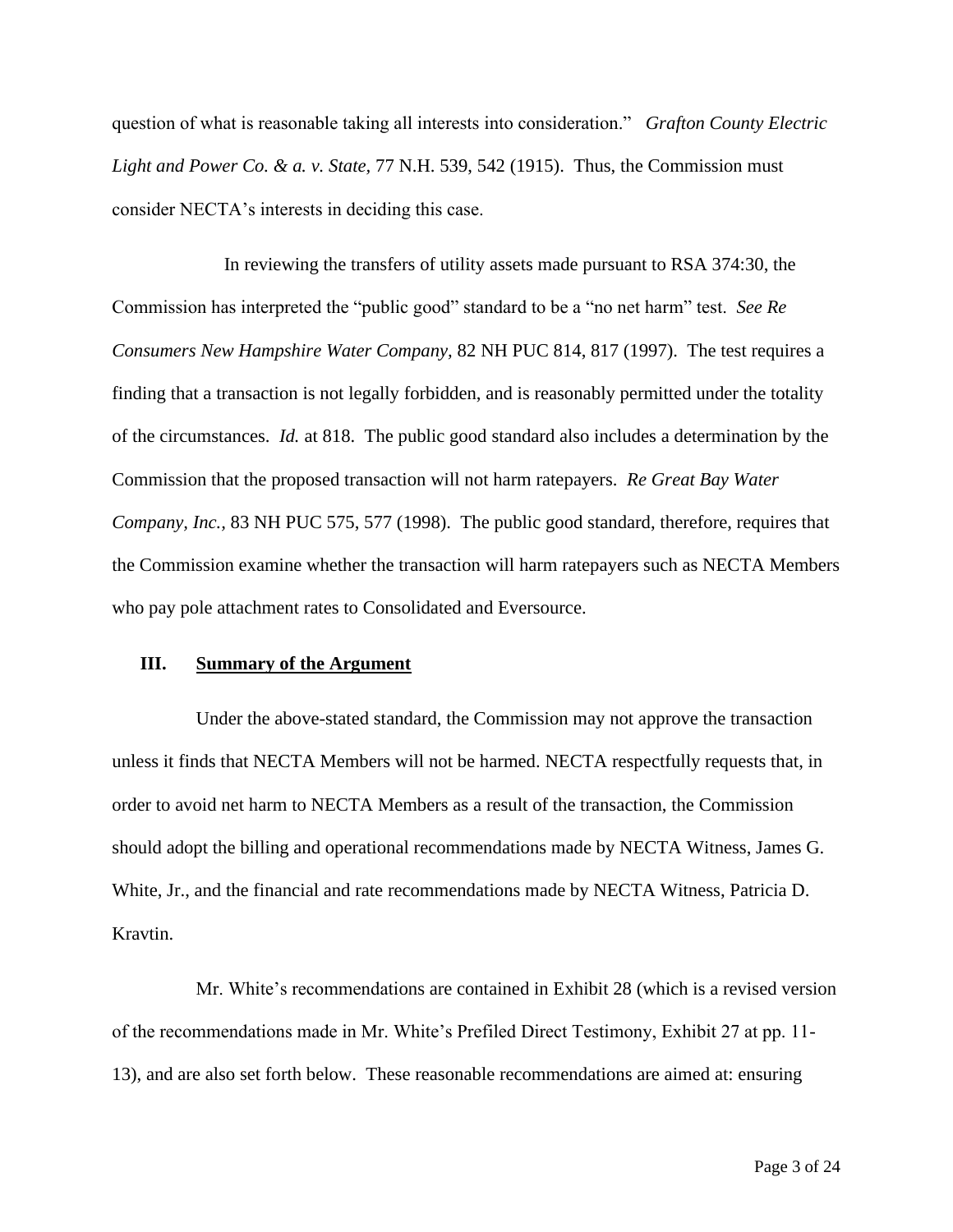accurate pole attachment billing after the transaction closes; elimination of the "Joint Use" charge; proper allocation of pole attachment payments to Consolidated and Eversource; maintenance of, and access to information relating to, the pole attachments and licenses issued by Consolidated with respect to the transferred poles; timely processing of pending and future pole attachment license applications, and conducting surveys and make-ready work in accordance with the deadlines established in Commission rules; avoiding payment to Eversource of pole attachment fees or make-ready charges already paid to Consolidated for applications pending at the time the transaction closes; and establishing a process for handling pole attachment license applications pending at the time the pole assets are transferred from Consolidated to Eversource.

Financial harm in the form of unjust, unreasonable and discriminatory pole attachment fees must not result from the transaction. If it approves the transaction, the Commission should ensure that Eversource is not permitted to calculate its pole attachment rates using the full purchase price of the acquired pole assets, given that such price vastly exceeds Consolidated's regulatory net book value of the transferred assets. The Commission should also expressly preserve and recognize pole attachers' rights to challenge the recovery of any such acquisition premium in connection with any challenge to Eversource's pole attachment rates for the transferred poles and all of Eversource's other poles. In addition, the Commission should not permit Eversource to charge the existing Consolidated rates for the transferred poles, as those rates exceed the just and reasonable rates calculated using either the Federal Communications Commission's ("FCC") cable or telecom formula. Lastly, to avoid discriminatory pole attachment rates, Eversource should not be allowed to charge Consolidated lower pole attachment fees than those paid by other pole attachers.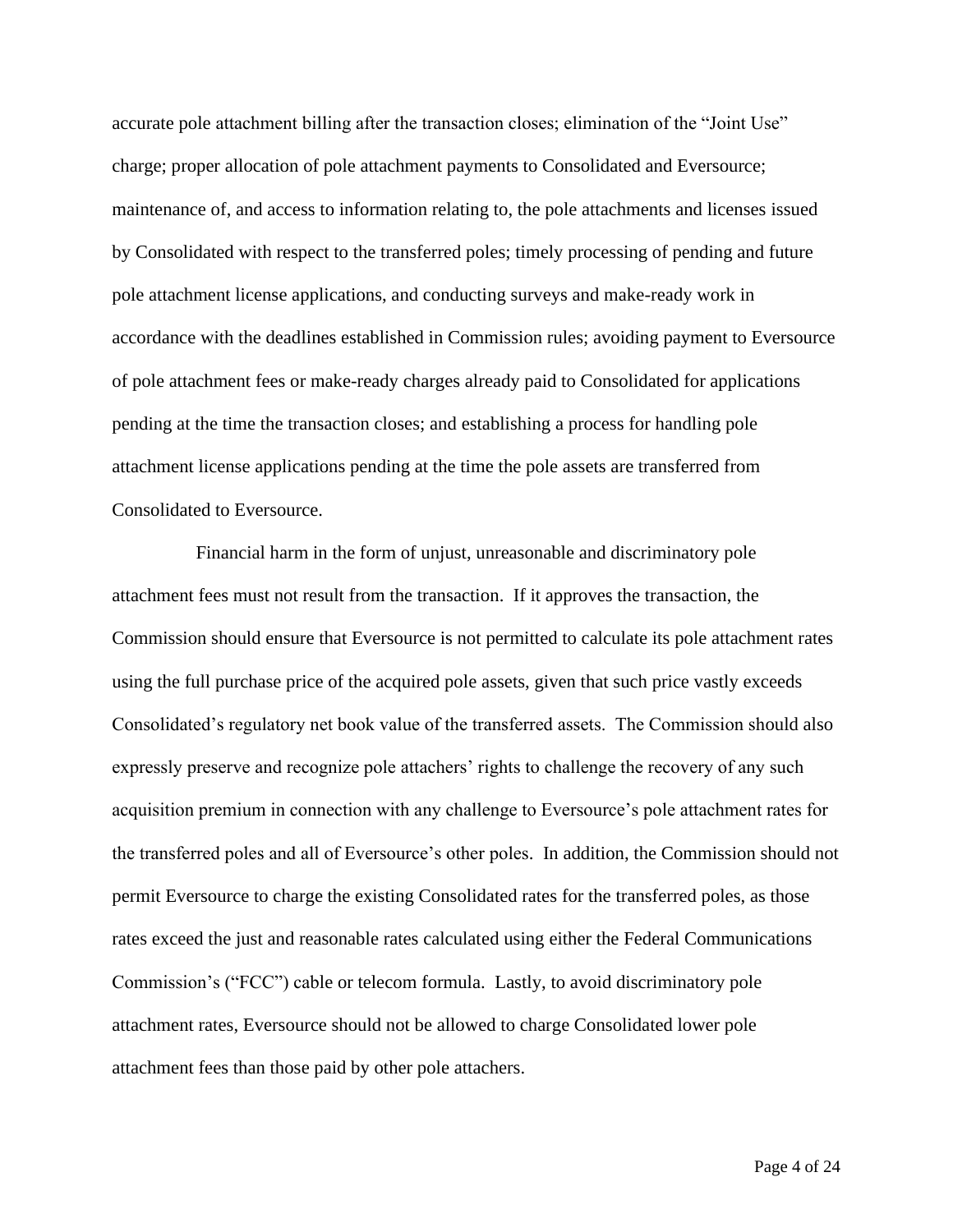#### **IV. Argument**

# **A. The Commission Should Adopt NECTA's Recommendations Aimed at Avoiding Harm Associated With Improper Billing, Joint Use Charges, and Pole Attachment Recordkeeping and Licensing.**

#### **1. NECTA's Billing and Operational Concerns**

NECTA has identified several potential billing and operational harms that could befall NECTA Members as a result of the transaction. First, NECTA is concerned about inaccurate post-transaction billing by Eversource based on NECTA member Comcast's experience in Vermont after Consolidated sold its pole interests to Green Mountain Power. *See Exh.* 27*, Prefiled Direct Testimony of James G. White, Jr.* (Jan. 31, 2022), Bates p. 4, and *Tr.* Day 1 (Redacted), p. 212. After that pole transfer, Green Mountain Power billed Comcast for more pole attachments than what Consolidated had billed Comcast prior to the transfer. NECTA is concerned that because Eversource and Consolidated do not presently know exactly how many poles will be transferred from Consolidated to Eversource, *see Tr.* Day 1 (Redacted), p. 36, lines 9-23, the potential exists for a recurrence of the Vermont billing issue described above. NECTA seeks to avoid such a billing problem in the event that the Commission approves this transaction. Recommendations 1, 2 and 3 address this concern.

Another billing issue relates to the imposition of "Joint Use" charges. Discovery in this docket revealed that Eversource fully owns approximately 4,800 poles categorized by Consolidated as "Joint Use", and that Consolidated imposes a "JU" charge (which is the equivalent of a "jointly owned" attachment charge) for these poles even though Consolidated has no ownership interest in them. *See Exh.* 27, p. 5, lines 3-8. This means that in addition to paying Eversource's solely owned pole rate, NECTA Members have been paying Consolidated an additional "JU" charge *despite Consolidated's lack of ownership of the poles*. *Id.* In other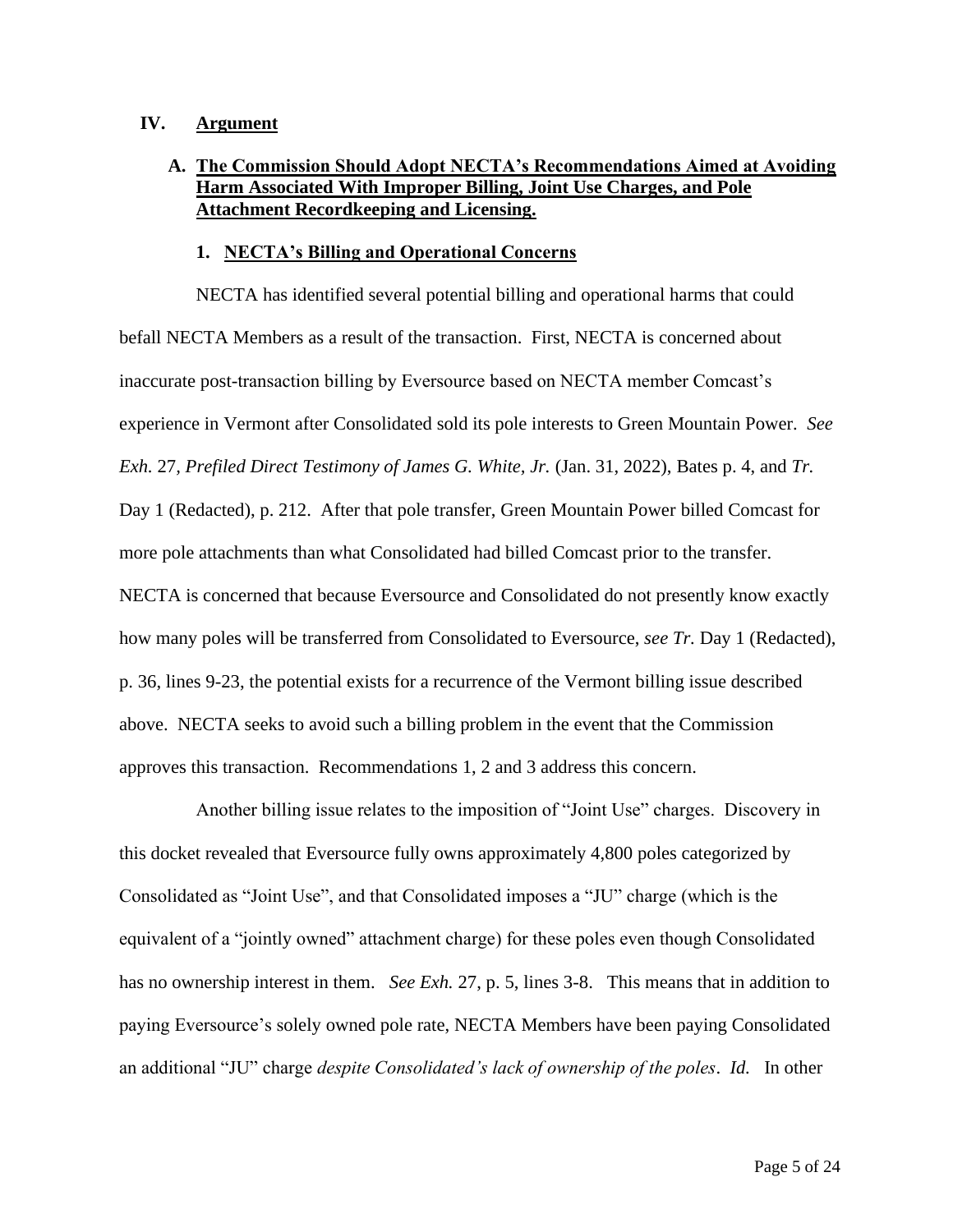words, NECTA Members are paying an additional charge on Eversource's solely owned poles, which is the equivalent of the "jointly owned" charge, to Consolidated for no additional benefit. NECTA submits that these charges should be eliminated because they are unfair and unreasonable.<sup>2</sup> Consolidated has indicated that with the closing of the transaction, it will cease billing for joint use poles in Eversource's territory, and Eversource has confirmed that post transfer it will only charge its solely owned pole rate for attachments on transferred poles for which Consolidated was invoicing a joint use charge. *Exh.* 27, p. 5, lines 9-13; *see also Exh*. 31. Recommendation 4 memorializes these commitments.

Additionally, payments made by NECTA Members for annual pole attachment fee invoices that cover the time period when the transaction closes must be correctly apportioned as between Eversource and Consolidated. While NECTA recognizes that Section 3.2 of the Settlement and Pole Asset Purchase Agreement addresses this apportionment concern, that provision must be updated to replace 2021 dates specified therein to the comparable 2022 dates (assuming that the transaction is approved and closes in 2022). Recommendation 5 addresses this issue.

Joint Petitioners must also maintain proper documentation of and reasonable access to the Joint Petitioner's records relating to the transferred poles, and NECTA Members' pole attachment licenses. Mr. Horton testified at the March 15, 2022 hearing in this docket that Consolidated does not have records of the number of attachments on its poles. *Tr.* Day 1 (Redacted), p. 48, lines 6-10. In addition, NECTA is troubled by Eversource's statement that its pole inspection reports should not be used to calculate an average pole height (which is critical to the accurate calculation of pole attachment rates, *see Exh.* 73, Bates p. 8), and by Mr.

<sup>&</sup>lt;sup>2</sup> All "JU" charges should be eliminated – not just those associated with the poles that Consolidated proposes to transfer to Eversource.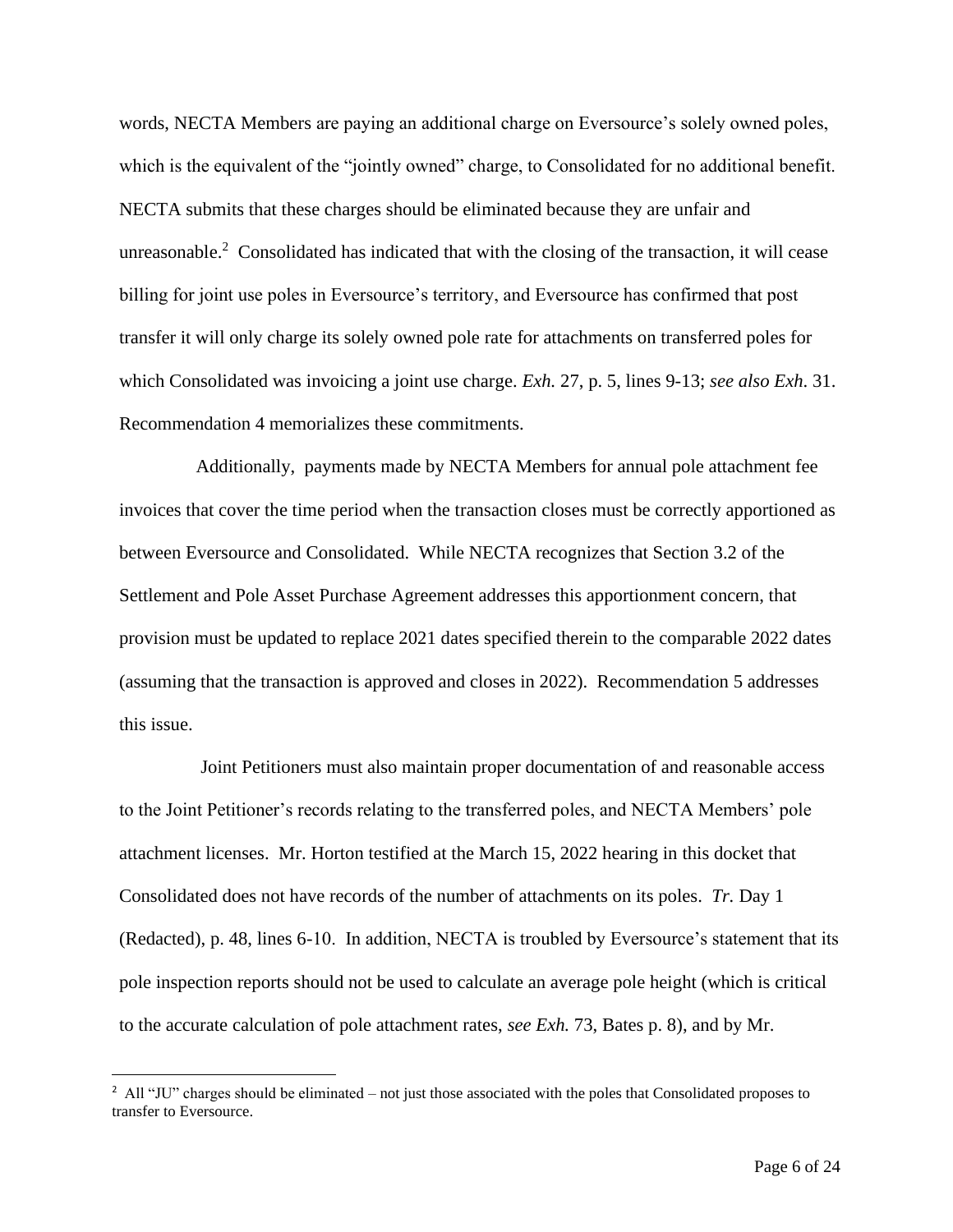Horton's testimony that he was unfamiliar with the data Eversource maintained on its books and records to document the actual height of its poles. *Tr*. Day 2 (Redacted), p. 21, line 6 through p. 22, line 3. In light of the foregoing, NECTA is concerned that the Joint Petitioners do not maintain accurate records regarding the transferred poles. Therefore, if the transaction is approved, NECTA Members' pole attachment licenses should be properly documented and transferred from Consolidated to Eversource, and both companies must continue to maintain accurate pole attachment licensing records and all records relating to the transferred poles, that NECTA Members may reasonably access. Recommendation 6 addresses this concern.

The final area of concern expressed in Mr. White's testimony relates to the timely processing of pole attachment license applications. *See Exh.* 27*,* pp. 7-10. Pole attachment license applications that are pending with Consolidated at the time the transaction closes, and Eversource's post-transfer processing of those pending applications must comply with deadlines established in the Commission's pole attachment rules. Although the Joint Petition asserts, at paragraph 15, that the transfer of pole ownership from Consolidated to Eversource will result in operational benefits, neither the Joint Petition nor the prefiled testimony filed February 10, 2021 discusses how the pole transfer will result in operational benefits for pole attachers. To ensure that the transaction does not result in harm to pole attachers in the form of delayed pole attachment licensing processes, NECTA has made three recommendations (*i.e.,* recommendations 7, 8 and 9) discussed below, and Eversource has agreed to them. *See Exh.* 11, Rebuttal Testimony of Douglas P. Horton (Feb. 25, 2022), Bates p. 6, lines 33-34.

While NECTA is hopeful that the transaction will result in expedited surveys and a faster review of pole applications and performance of make-ready work, NECTA is concerned that Eversource may not devote adequate resources to ensure that the timelines contained in the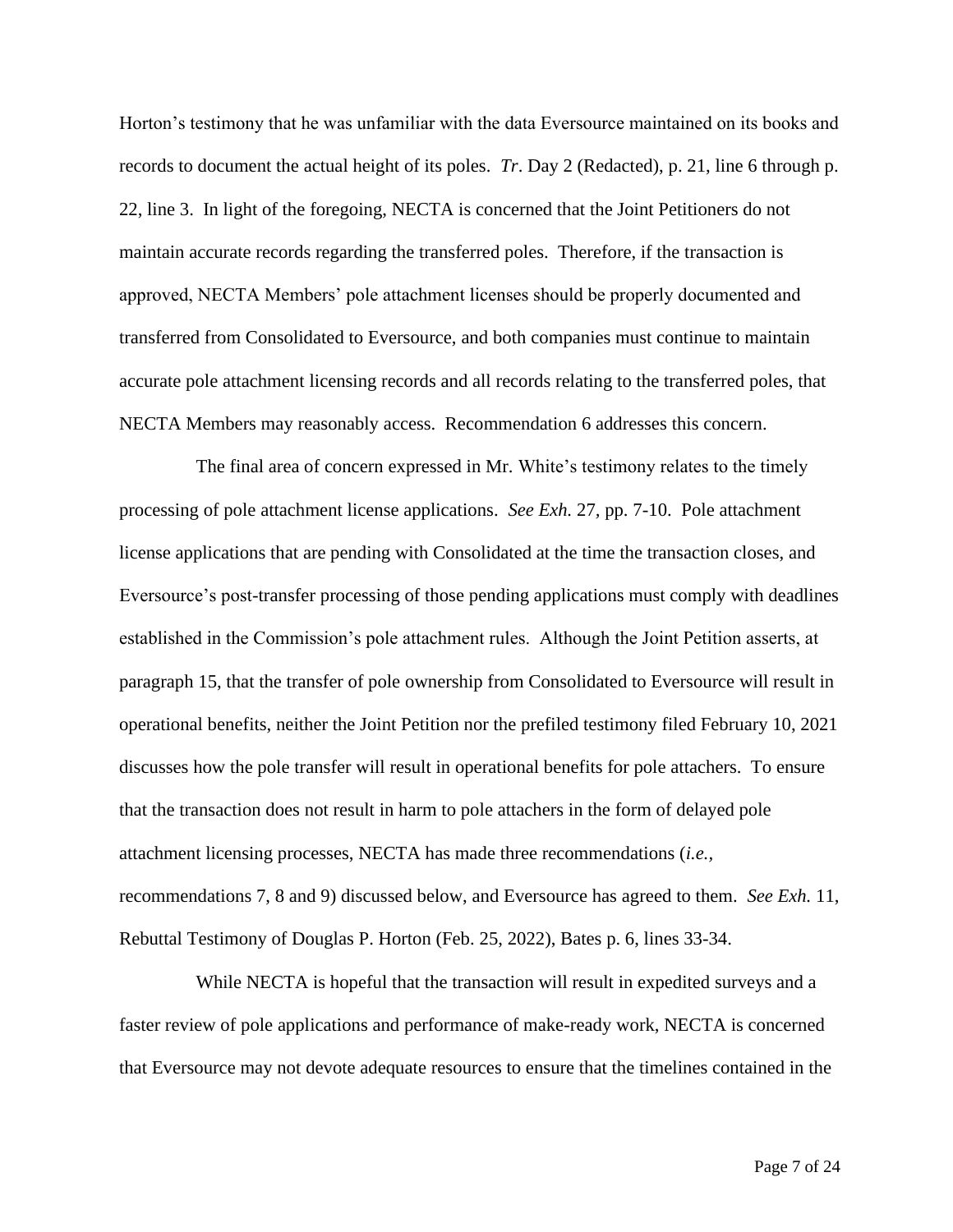Commission's pole attachment rules are met. For example, in response to a NECTA data request asking whether Eversource will commit to adhering to the applicable timelines for processing pole attachment license applications, and obtaining necessary resources to ensure such compliance, Eversource responded "[a]s with all aspects of Eversource's business, the Company will evaluate resource needs to ensure all of our customers' expectations and regulatory requirements are met." *Exh.* 36. Although this response did not affirmatively state that Eversource will commit to meeting the applicable licensing deadlines and devote necessary resources for doing so, Eversource has subsequently indicated that it agrees with NECTA recommendation 7. *See Exh.* 11, *Rebuttal Testimony of Douglas P. Horton* (Feb. 25, 2022), Bates p. 6, lines 33-34.

NECTA is also concerned about delays in processing pole attachment license applications pending with Consolidated at the time the transaction closes, and about being required to pay application fees to Eversource if fees for pending applications have already been paid to Consolidated. To address the latter concern, NECTA has recommended that Eversource not impose new application fees or make ready charges if applicants have already paid those fees and charges to Consolidated for applications associated with attachments to transferred poles that were solely owned by Consolidated. *See* Recommendation 8, below. Eversource has agreed to this recommendation*. See Exh.* 11, Bates p. 6, lines 33-34.

To avoid confusion and delay in processing applications pending with Consolidated at the time the transaction closes, NECTA recommends the adoption of a clear set of principles/protocols for handling these applications, surveys and make-ready work, and associated fees. Recommendation 9, to which Eversource agreed, *id.*, calls for the adoption of a process outlined in Exhibit 38, or one substantially similar thereto. This process is similar to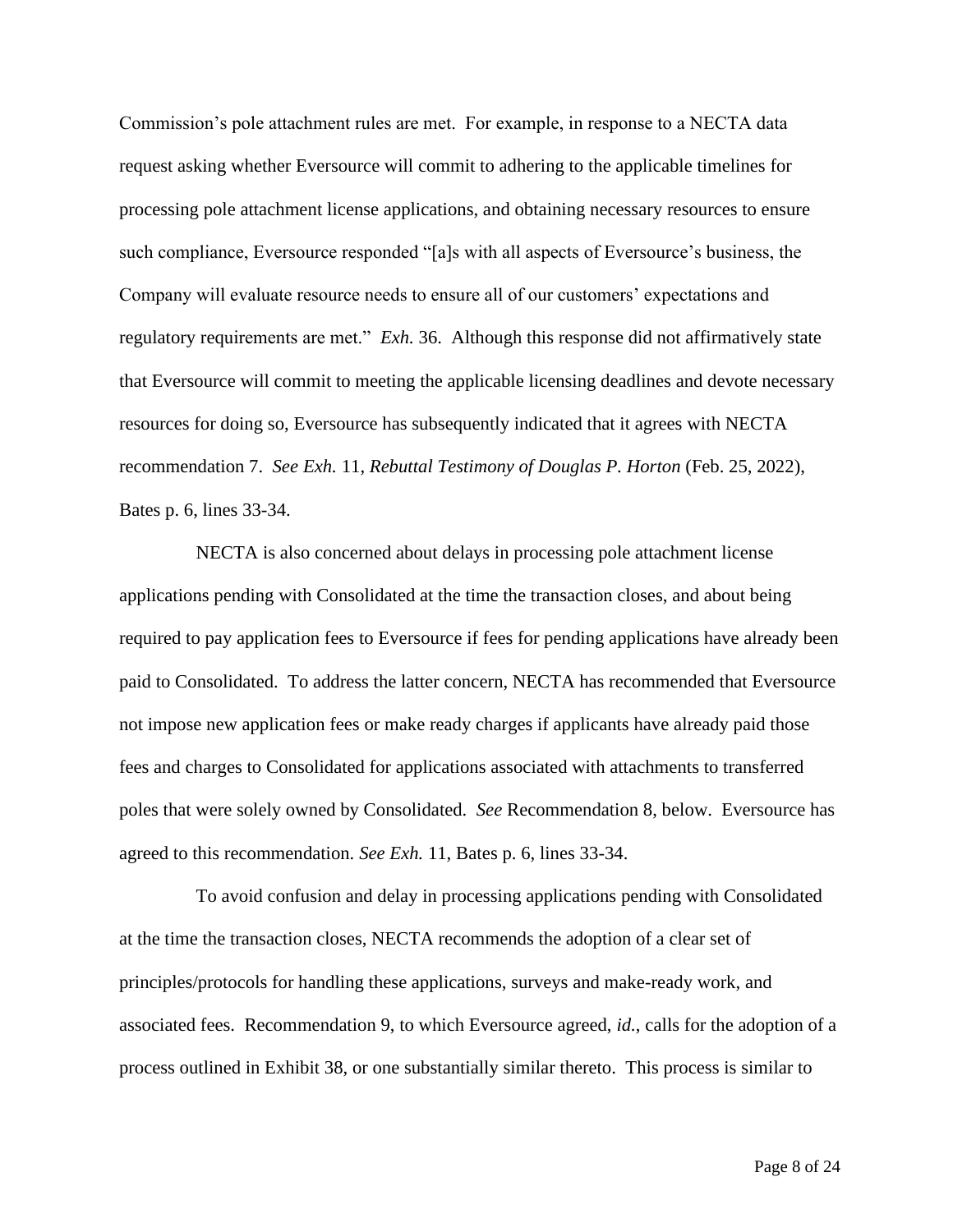one followed in Vermont when Consolidated sold its poles to Green Mountain Power. *See Exh.*  27*,* p. 10, lines 8-12. Therefore, NECTA submits that this recommendation is appropriate and should be adopted if the Commission approves the transaction.

# **2. NECTA's Recommendations for Addressing Billing and Operational Concerns**

NECTA appreciates that Eversource and Consolidated have indicated their agreement with some of the recommendations outlined in Mr. White's Prefiled Direct Testimony, and have provided their response to all of the others. *See Exh.* 11*,* Bates p. 6, line 33 through Bates p. 12. NECTA considered the Joint Petitioners' responses, and revised its initial list of recommendations relating to the issues raised in Mr. White's Prefiled Direct Testimony. *See Exh*. 28. NECTA submits that to ensure that NECTA Members will suffer no operational harm if the transaction proceeds, the Commission should adopt all of the recommendations contained in Exhibit 28 (set forth below for convenience).

- 1) Upon transfer of the poles, Consolidated shall cease billing NECTA Members any amounts for their attachments to the transferred poles;
- 2) Post transfer, Eversource shall bill NECTA Members for the same number of attachments as that for which Consolidated ceased billing for the transferred poles, adjusted for any new attachments made post transfer;
- 3) Until it merges records for currently owned and transferred poles, Eversource shall invoice separately for pole interests it currently owns and for pole interests acquired from Consolidated. Within thirty (30) days of the close of the transaction, Eversource and Consolidated will provide a statement in the form indicated below to each NECTA Member showing the number of the member's attachments on jointly and solely owned transferred poles. If a NECTA member received separate invoices from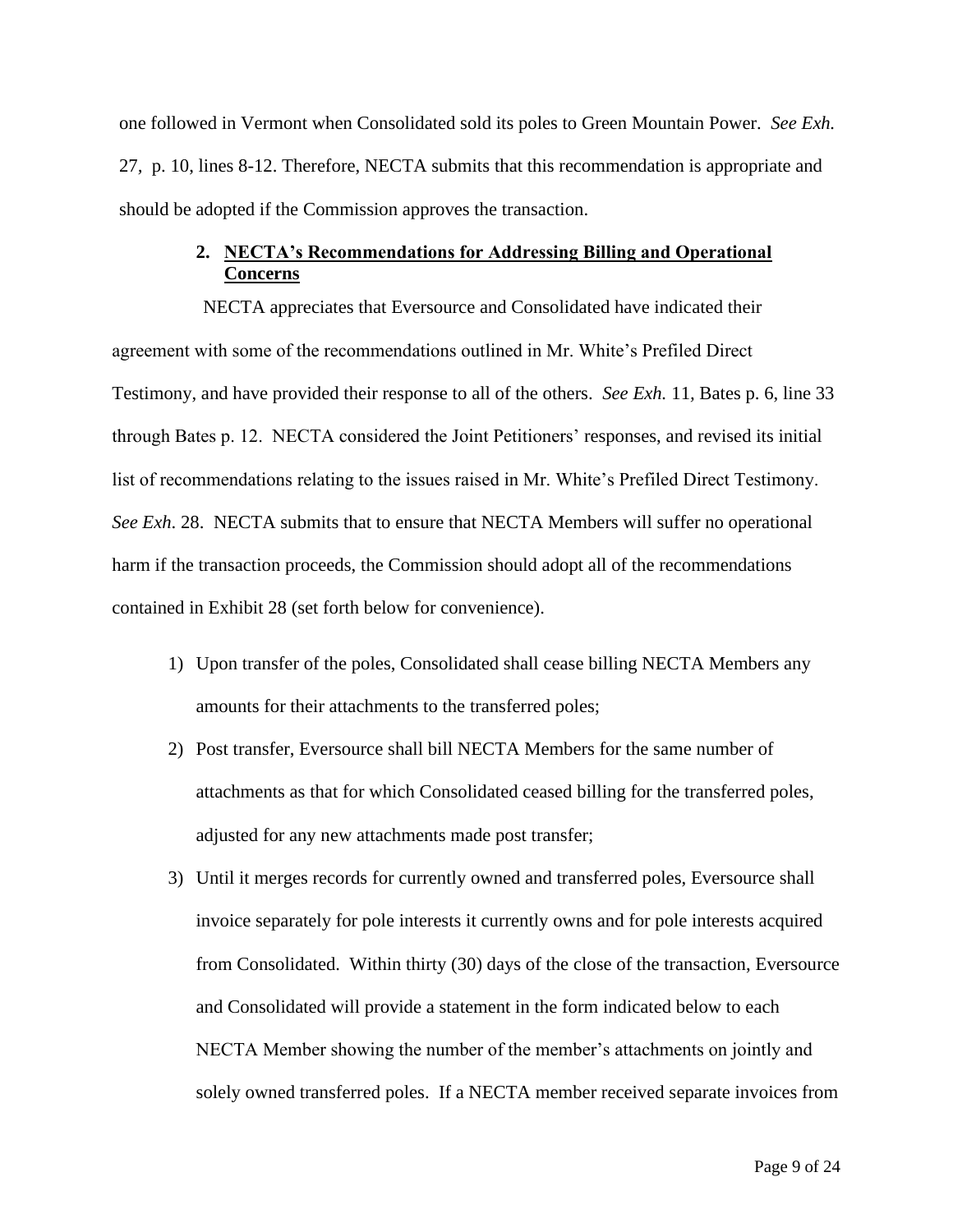Consolidated for different Agreement Numbers, the statement will show the

breakdown of transferred joint and solely owned pole interests by Agreement;

#### **Statement of Consolidated Pole Interests Transferred to Eversource Matching of Consolidated and Eversource Billing Determinants**

(for each NECTA member)

**Eversource** Pole Interests Acquired from Consolidated

Sole Owned Joint Owned  $X$   $Y$ 

**Consolidated** Pole Interests Transferred to Eversource

| Sole Owned | Joint Owned |  |
|------------|-------------|--|
|            |             |  |
|            |             |  |
|            |             |  |
|            |             |  |
|            |             |  |
|            |             |  |

Eversource entries X and Y will match the totals X and Y for the Consolidated Agreements.

- 4) Consolidated shall cease billing for joint use poles in Eversource's territory following the transaction, and Eversource shall not impose a Joint Use charge for any transferred pole or for any pole solely owned by Eversource;
- 5) Per Section 3.2 of the Settlement and Pole Asset Purchase Agreement, NECTA Members' payments for annual pole attachment fees covering the invoicing time period in which Consolidated's poles are transferred to Eversource must be apportioned between Eversource and Consolidated based upon the date of the transfer. Eversource and Consolidated shall update Article III, Section 3.2 of their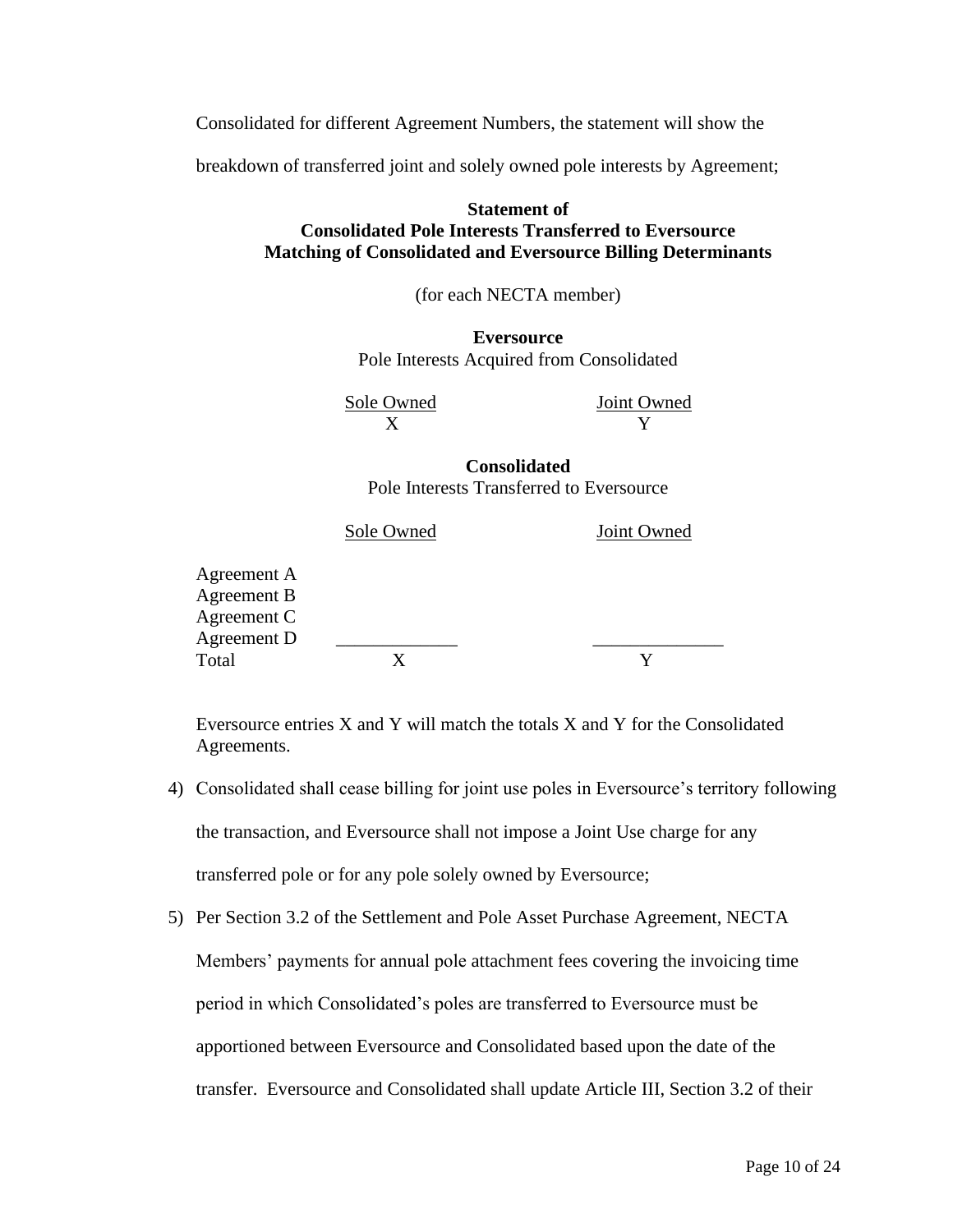Settlement and Pole Asset Purchase Agreement to change the 2021 dates specified therein to the comparable 2022 dates;

- 6) All pole attachment licenses issued by Consolidated for the transferred poles must be transferred to Eversource, both companies must maintain all documents relating to the transferred licenses,<sup>3</sup> and both companies must provide NECTA Members with access to those documents upon reasonable request;
- 7) Eversource shall adhere to the pole attachment licensing, survey and make-ready work timelines contained in the Commission's pole attachment rules at Puc 1303.04 and 1303.12;
- 8) Eversource shall not impose a new application fee or make-ready charge upon pole attachment license applicants who had made those payments to Consolidated in connection with applications for attachments to transferred poles that were solely owned by Consolidated; and
- 9) Eversource and Consolidated shall follow the process set forth in Attachment JGW-10 (Exhibit 38) or a substantially similar process for pole attachment license applications pending at the time of transfer for the transferred poles.

#### **B. To Avoid Net Economic Harm to NECTA Members, the Commission Must Adopt Ms. Kravtin's Recommendations.**

#### **1. Summary of Economic Harm Posed By The Transaction**

NECTA Witness Patricia Kravtin provided written and oral testimony regarding the economic harm that NECTA Members would face if the transaction is approved without conditions. Such harm includes increased pole attachment rates resulting from Eversource's

<sup>&</sup>lt;sup>3</sup> "All documents relating to the licenses" includes, but is not limited to, all data relating to the transferred poles and all attachments on them.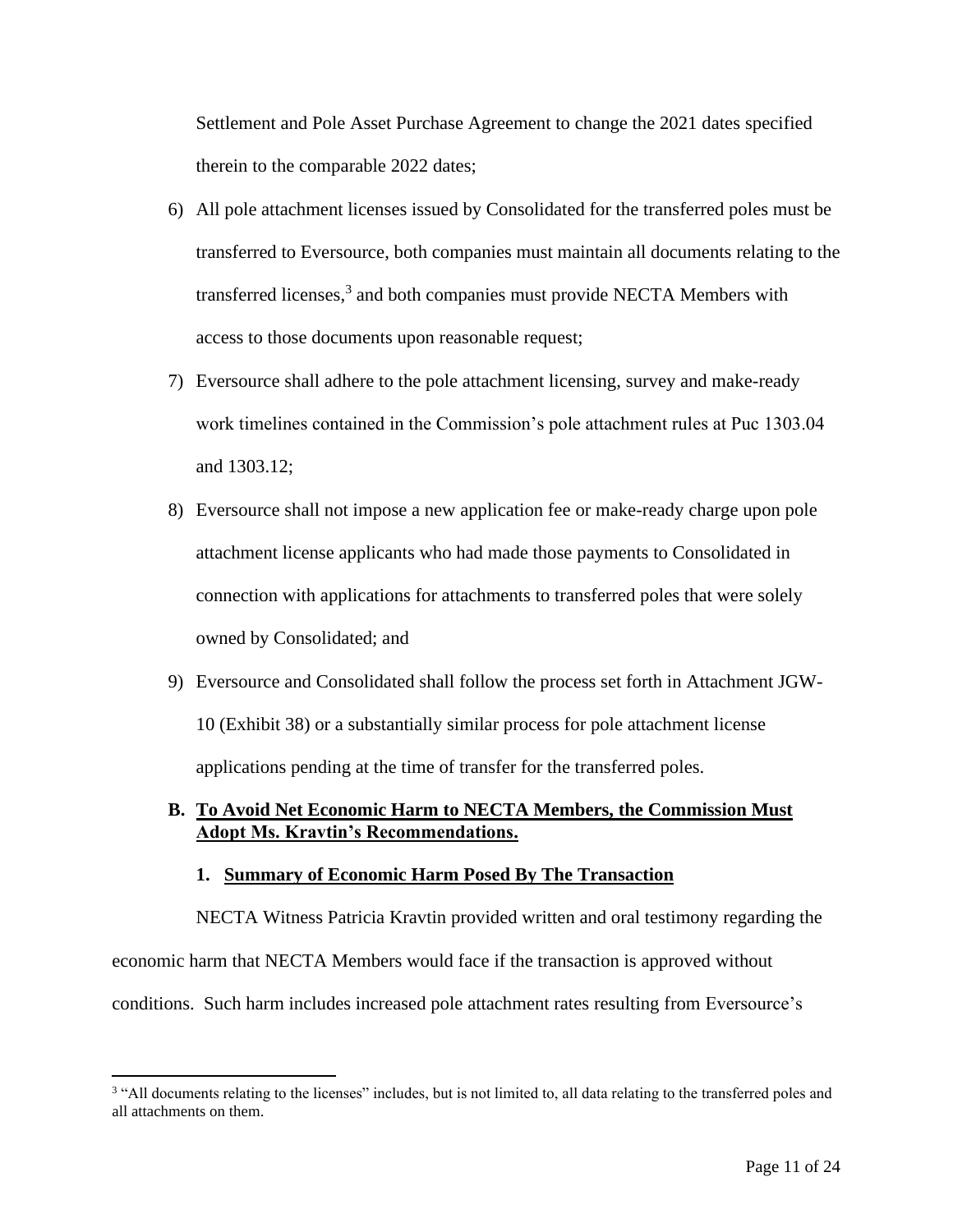recovery of the acquisition premium it proposes to pay for Consolidated's pole assets. Additional economic harm would result if Eversource is allowed to charge Consolidated's existing pole attachment rates for the transferred poles, because such rates are excessive, unjust and unreasonable. Lastly, NECTA Members would suffer economic/competitive harm if Eversource charges them a higher pole attachment rate than the amounts it charges their competitor, Consolidated, for its attachments to Eversource's poles. Because the transaction must not result in net harm, or produce discriminatory, unjust or unreasonable pole attachment rates, *see* RSA 374:34-a, II and VI., the Commission should adopt the recommendations contained in Ms. Kravin's prefiled testimony, Exhibit 39 at Bates pp. 21-22, and as discussed below.

# **2. Eversource's Pole Attachment Rates Should Not Include the Acquisition Premium Associated With the Transferred Poles, And Pole Attachers Must Retain the Right to Challenge Such Inclusion In Future Pole Attachment Rate Proceedings.**

Ms. Kravtin's Prefiled Direct Testimony (Exhibit 39) at Bates page 5, line 20 through Bates page 7, line 9, and the written version of her hearing testimony (Exhibit 72) explain that the net purchase price that Eversource proposes to pay for Consolidated's pole assets vastly exceeds Consolidated's current net book value of those assets (due to Consolidated's accelerated depreciation), and also exceeds the higher imputed "regulatory" net book value as calculated by both Ms. Kravtin, and Department of Energy Witness, Mr. Ekberg. Because Eversource intends to incorporate the full net purchase price of the transferred pole assets into its accounting system as the book value of the transferred poles, *see Exh*. 42, that higher net book value/acquisition premium will cause Eversource's pole attachment rates to increase, all other things being equal, above a just and reasonable level from a regulatory perspective. *Exh.* 39,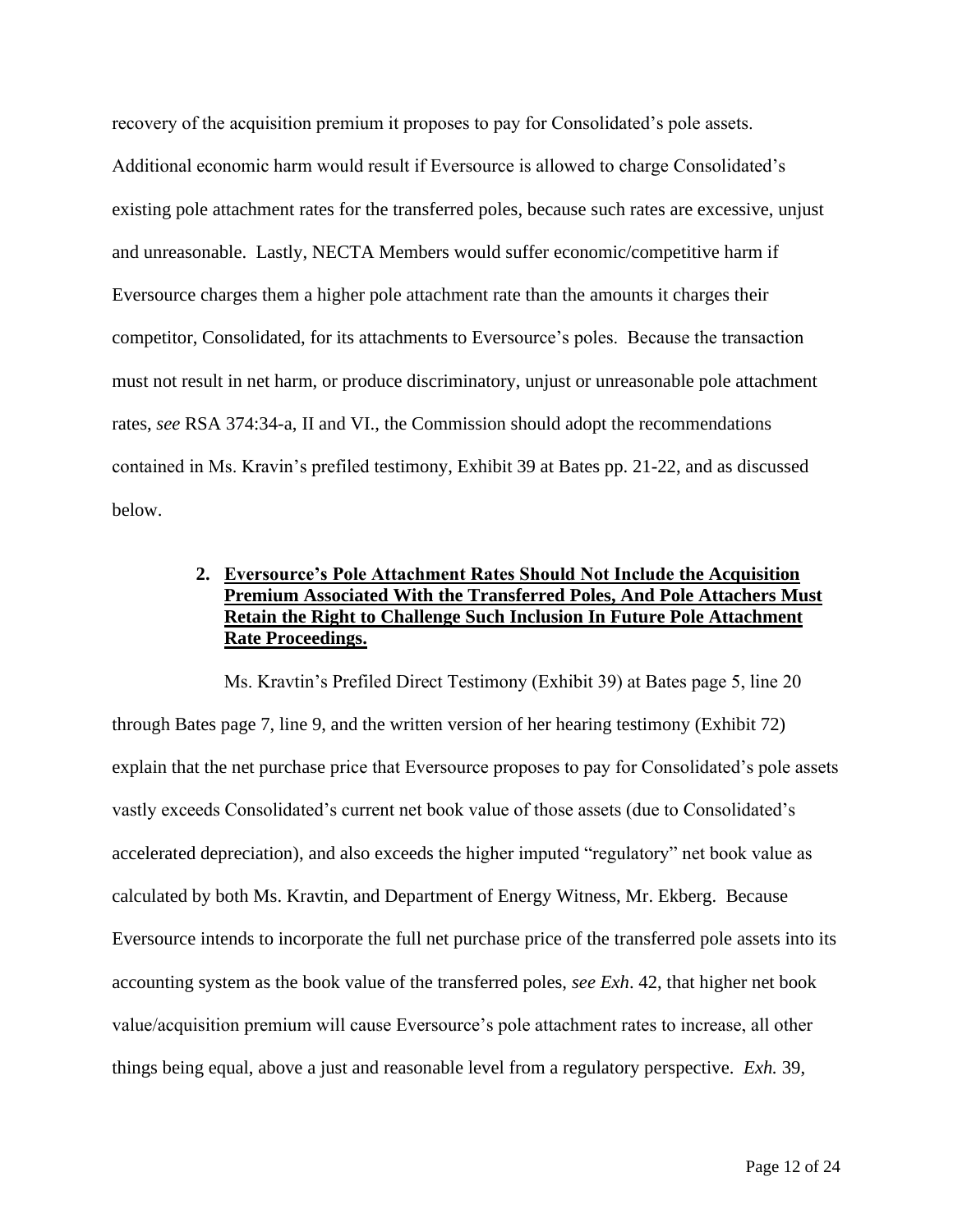Bates p. 7, lines 11-12. Eversource's witness, Mr. Horton, concedes this point. *Tr*. Day 1 (Redacted), p. 64, lines 1-5. In addition, because Eversource's current pole attachment rates are excessive, 4 *see Exh*. 39, Bates p. 9, lines 10-16, allowing the acquisition premium to be included in future pole attachment rate calculations will create further financial harm to pole attachers.

Eversource argues that because Consolidated is a minimally regulated Excepted Local Exchange Carrier under New Hampshire law, Eversource may ignore Consolidated's net book value of the transferred poles, and instead reflect on Eversource's books (and recover from its ratepayers) the higher net purchase price of the assets. *See Exh.* 11, Bates p. 14, line 6 through Bates p. 15, line 11. While it may be true that under New Hampshire law, Consolidated's rates for communications services are not set by the Commission, its pole attachment rates and those of Eversource, are nonetheless subject to the Commission's regulatory authority. *See* RSA 374:34-a, and N.H. Admin. R. 1301.01 and 1301.02. Thus, because net book value of poles is an important factor in calculating pole attachment rates, it is very important for the Commission to determine the appropriate regulatory net book value of the transferred poles.

To avoid the economic harm associated with increased pole attachments rates, NECTA recommends that if the Commission approves the transaction, it should require that Eversource's pole attachment rates reflect a reasonable regulatory net book value for the transferred pole assets rather than the full net purchase price that Eversource intends to pay for these assets. Both Ms. Kravtin and Mr. Eckberg calculated reasonable regulatory net book value

<sup>4</sup> Ms. Kravtin has determined that Eversource's 2021 pole attachment rate is overstated by approximately \$2.00 which is approximately 17.5% higher than the just and reasonable rate produced using economically appropriate inputs and correctly applying the Unified Pole Rent Formula in accordance with current FCC rules and regulations. *Exh*. 39, Bates p. 9, lines 12-16. While NECTA is not challenging Eversource's current pole attachment rates in this docket (but has noted the harmful, additive impact that the overstated net book value of the transferred poles will have on an already excessive pole attachment rate), it has separately notified Eversource that NECTA disputes Eversource's 2021 and 2022 pole attachment rates. *See Exhs*. 64 and 65.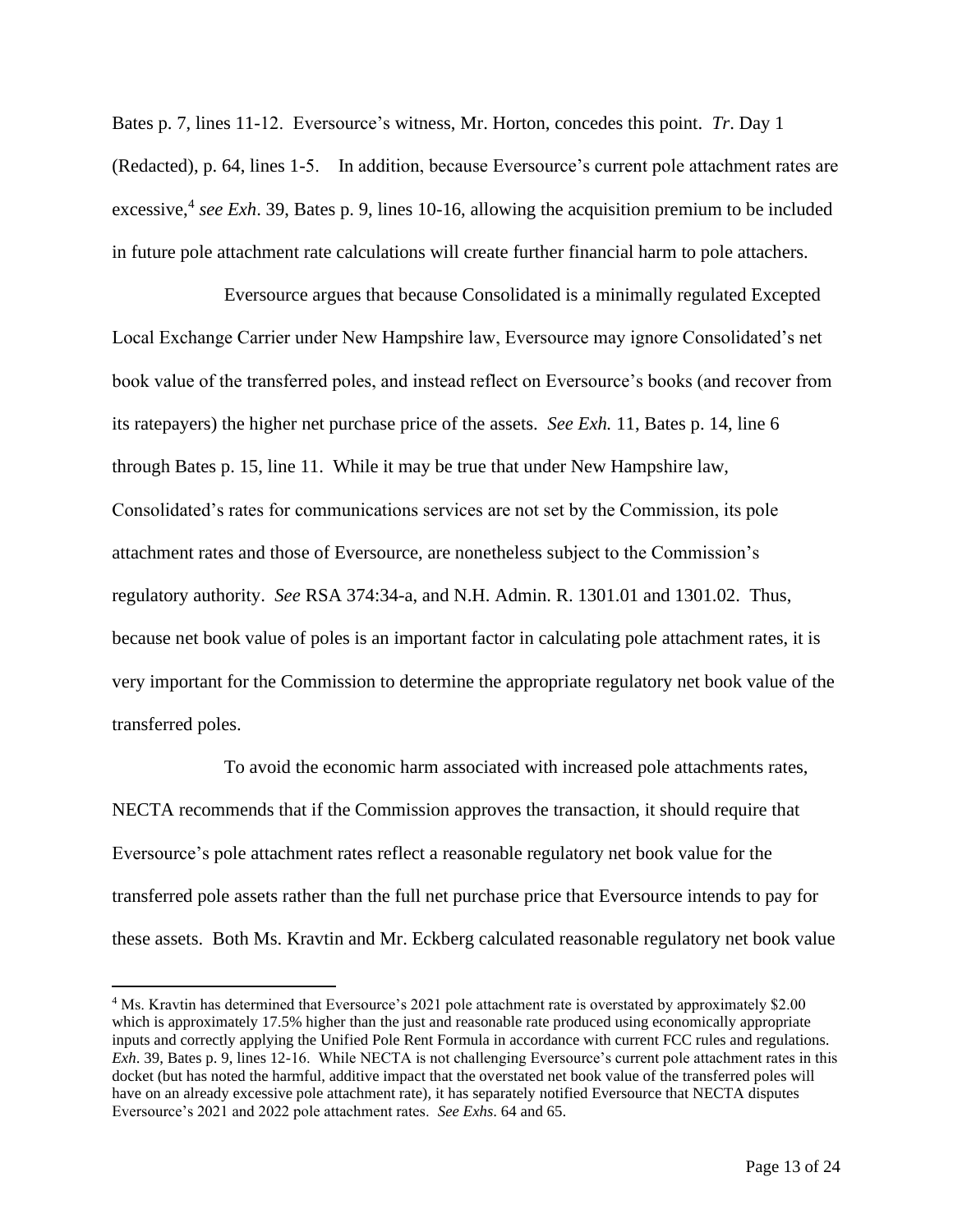figures for the pole assets based on ARMIS data<sup>5</sup> provided by Consolidated in response to Commission Order No. 26, 534 (Oct. 22, 2021) (granting NECTA's motion to compel the data). These net book value calculations differ only in that Mr. Eckberg included an additional year's worth of depreciation given that the Consolidated ARMIS data was for 2020. *Tr.* Day 1 (Redacted), p. 270. These calculations were made in order to impute a book value for the assets that is reflective of regulatory accounting principles, and were necessary because Consolidated is not subject to regulatory accounting. As Ms. Kravtin indicated, the appropriate value of the transferred poles for purposes of calculating a just and reasonable regulated pole attachment rate is one that is a reasonable proxy for a just and reasonable regulatory net book value, *i.e.,* one that reflects the application of capital recovery parameters consistent with regulatory principles. *Exh*. 39, Bates p. 12, lines 18-22.

Ms. Kravtin calculated the regulatory net book value for the transferred poles to be \$15, 927,047. *Exh*. 39, Bates p. 14. She explained how she calculated this figure and provided supporting documentation. *Id.* at Bates p. 13, line 1 through Bates p. 14, line 6; *see also Exhs*. 46-49. She also testified that her net book value calculation is not based on Consolidated's extremely accelerated depreciation (which assumes a useful life of 5 years), but instead applied a depreciation amortization schedule based on the historic regulatory approved depreciation rate, which is roughly three times longer than Consolidated's depreciation rate. *Exh*. 72, p. 1 of 3. From an economic and regulatory perspective, the just and reasonable net book value for the transferred poles is based on the capital recovery of the investment in the transferred assets as carried on the seller's books – not the buyer's. *Exh*. 72, p. 2 of 3.

<sup>5</sup> This data constitutes a restatement of Consolidated pole assets pursuant to Uniform System of Accounts Part 32 regulatory accounting principles in the format historically reported to the FCC by communications carriers in ARMIS Annual Summary Report, Table III, Pole and Conduit Rental, as of year-end 2020. *Exh.* 39, Bates p. 13; *see also Exh. 46.*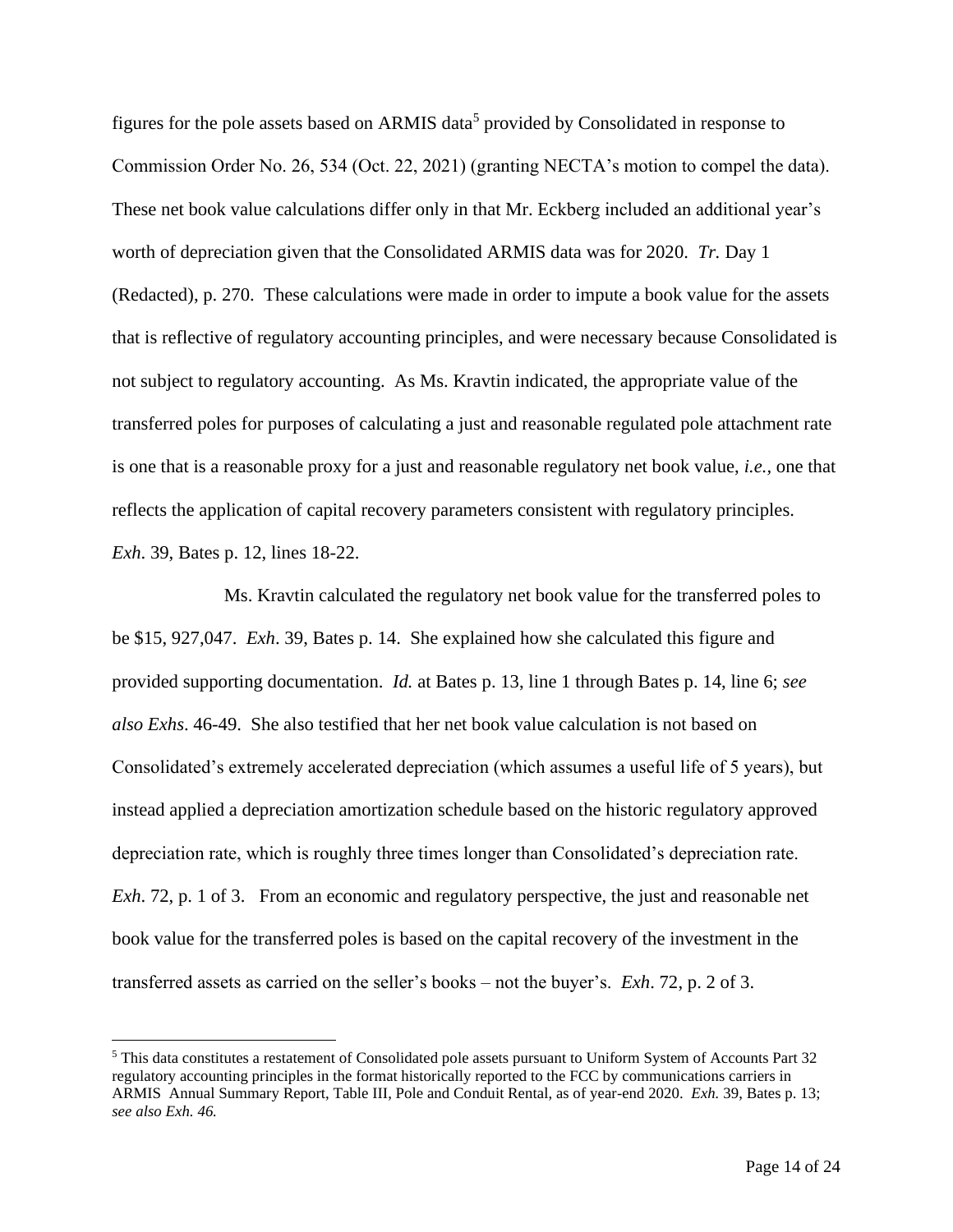Therefore, the net book value that Eversource asserts (*i.e.,* the net purchase price, or a figure based upon Eversource's net book value of its one-half interest in the jointly owned poles that are being transferred) is not applicable. Moreover, Eversource's own net book value for the jointly owned poles is inappropriate because Eversource uses a much lower regulatory depreciation rate (approximately  $3.5\%$ ) than the last regulatorily approved rate of  $5.8\%$ <sup>6</sup> for Consolidated which was reflected in the data Ms. Kravtin used in her calculation. *Id.* 

NECTA asserts that the Commission should not approve the transaction with the acquisition premium. However, if the Commission does approve the transaction with the acquisition premium, it should order Eversource to calculate its pole attachment rates using Ms. Kravtin's regulatory net book value figure for the pole assets. If the Commission declines to do so, it should expressly indicate that pole attachers are not precluded from disputing Eversource's pole attachment rates on the basis that the value of the pole assets is too high.

 Eversource clearly expects to recover in its rates (both retail electricity rates and pole attachment rates) the full net purchase price that it pays for Consolidated's assets even if that price is above the appropriate imputed regulatory value of those assets. *Tr.* Day 2 (Redacted) p. 16, line 23 through p. 18. Line 21. Mr. Horton underscored this point by testifying that Eversource would not purchase assets at a price exceeding the amount the company would be allowed to recover from customers. *See Tr.* Day 2 (Redacted), p. 53, lines 7-11 ("[w]e would never engage in a transaction that we're going to pay more to the vendor selling us the poles than we're going to be allowed to get recovery of from our customers and through the PUC process."). This position, however, is completely contrary to the position taken by Eversource's water company subsidiary, Aquarion Company, when it recently acquired Abenaki Water

<sup>6</sup> *See Exh*. 46, ROW 301.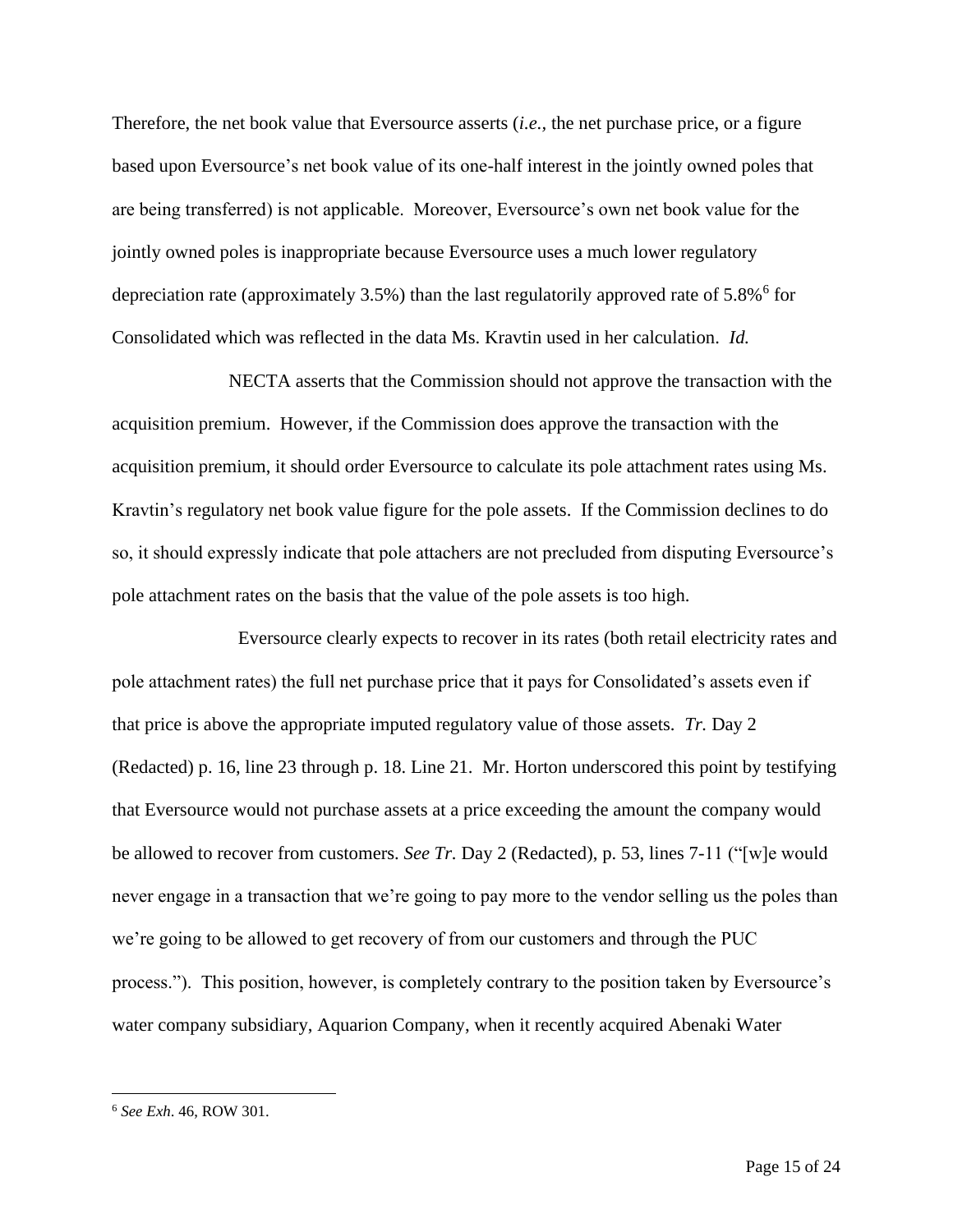Company, Inc. In that case, Aquarion agreed not to seek recovery of any acquisition premium associated with the transaction. *Abenaki Water Company, Inc. and Aquarion Company,* DW 21- 090, Order No. 26,549 (Nov. 12, 2021), p. 7. There is no reason why Eversource cannot take the same position in the instant matter, especially given the direct harm (*i.e.*, increased pole attachment rates) that will result from full recovery of the net purchase price. Even if the Aquarion case is distinguishable in some respect from the instant proceeding because it involved the acquisition of a utility company as opposed to utility assets, the same principle applies to both – *i.e.,* recovery of an acquisition premium should be prohibited in order to avoid net harm to utility ratepayers. *See Exh*. 39, Bates p. 8, lines 7-14. At a minimum, and consistent with prior Commission decisions, the question of whether an acquisition premium may be recovered is appropriately considered in the context of a rate case, not in the acquisition approval proceeding. *See, e.g., Re: New England Electric System,* 84 N.H. PUC 502, 513, DE 99-035, Order No. 23, 308 (Oct. 4, 1999).

## **3. Eversource Should Not Charge the Existing Consolidated Pole Attachment Rates for the Transferred Poles, As Those Rates Are Not Just and Reasonable.**

If the transaction is approved and consummated, Eversource proposes to charge pole attachers (other than Consolidated) for attachments to the transferred poles at the Consolidated pole attachment rates in effect at the time the transaction closes. *See Exh*. 51; *see also Tr.* Day 1 (Redacted), p. 43, lines 9-19. Those rates would remain in effect until Eversource calculates a single unified rate for all of Eversource's poles. *Id.* However, the rates that Consolidated charges for its poles may be changed before Eversource's rates change, in accordance with the process outlined in Consolidated's pole attachment agreements, and Commission rules. *See Exhs*. 51 and 63; *see also* N.H. Admin. R. Puc 1304.03 and 1304.05.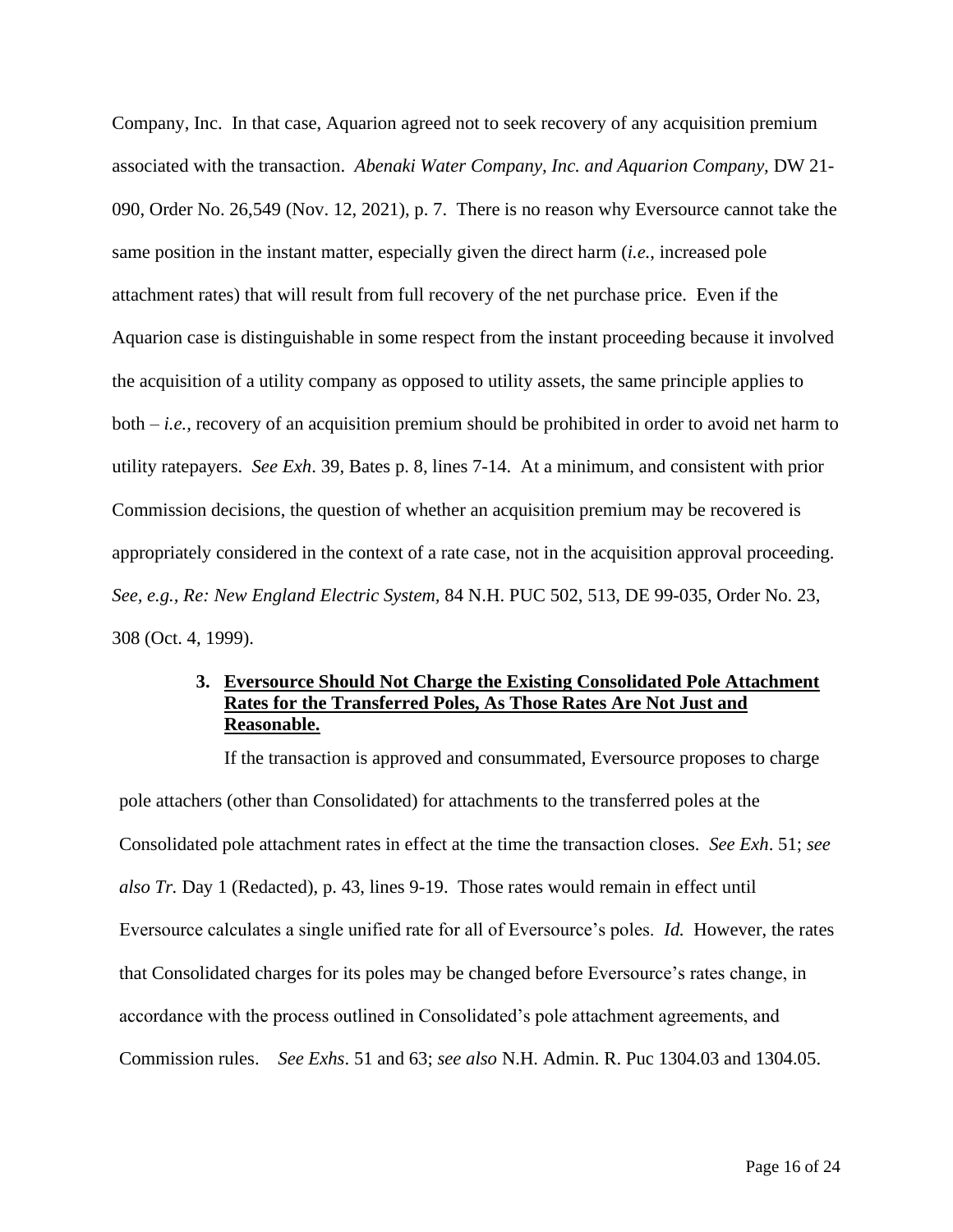Paragraph 6 of the Joint Petition describes the pole attachment fees that

Eversource will receive from Consolidated (*i.e.*, a negotiated amount of \$5 million per year for the first two years after the transaction closes) and states that Eversource will receive third-party revenues from other pole attachers pursuant to contracts that are currently in place with Consolidated. *Exh*. 67, Bates p. 3. The Joint Petition then states "[i]n compliance with N.H. Code Admin. Rules Puc 1301.01 and RSA 374:34-a, the foregoing pole attachment fees are nondiscriminatory, just, and reasonable." *Id.*

As demonstrated in Section B.4., below, the negotiated fees that Eversource proposes to charge Consolidated for its pole attachments are not nondiscriminatory, because those fees are lower than the rates Eversource will charge other pole attachers. In addition, as explained in Ms. Kravtin's Prefiled Direct Testimony and her oral testimony at hearing, the current Consolidated pole attachment rates are not just and reasonable because they exceed the rates produced using accepted, regulatory cost-based pole attachment rate formulae and standards. *See Exh.* 39, Bates pp. 16-20. Therefore, in order to avoid financial harm to NECTA members, the Consolidated rates that Eversource proposes to charge NECTA members for attachments to the transferred poles must be reduced to the levels described below, and the reduced rates should be charged by Eversource until such time as Eversource unifies its pole attachment rates to reflect inclusion of the transferred poles.

The current Consolidated rates are \$11.67 per attachment for a solely owned pole, and \$6.84 per attachment for a pole that Consolidated jointly owns with another pole owner. *Exh*. 39, Bates p. 15, Table 3. Although Consolidated's pole attachment rates are subject to the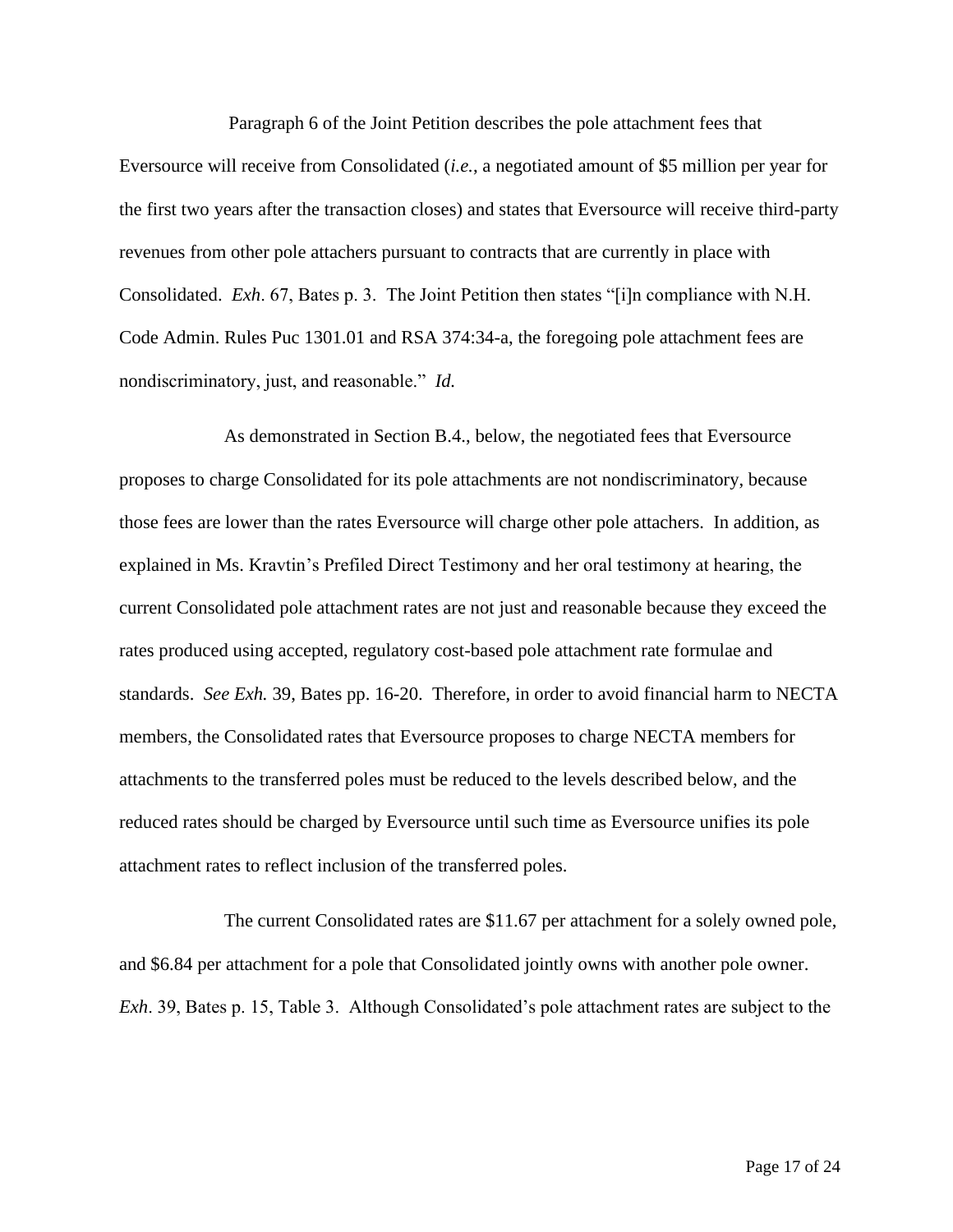Commission's regulatory authority, $\frac{7}{1}$  the above-stated rates have not been calculated using a specific formula, *Exh*. 53, or any approved pole rate formula. *Tr.* Day 1 (Redacted), p. 231, lines 13-14. Eversource estimates that the total pole attachment revenues it will receive from pole attachers other than Consolidated for the first two years after the transaction closes will be \$2.7 million each year. *Exh*. 70, Bates p. 3, line 26. NECTA believes these amounts are unjust and unreasonable. Based on Consolidated's response to the Commission's order granting NECTA's motion to compel in the instant proceeding, *see* Order No. 2, 534 (Oct. 22, 2021), NECTA discovered that Consolidated's pole attachment rates far exceed those produced using accepted regulatory formulae that would substantiate that the rates meet the regulatory just and reasonable standard under RSA 374:34-a, II. *See Exh*. 39, Bates pp. 16-19.

Applying the pole attachment rate review standards set forth in N.H. Admin. Rule Puc 1304.06(a), Ms. Kravtin opines that the formula for calculating Consolidated's rates that is most consistent with the purpose of effective pole regulation (*i.e.,* to prevent pole owners from leveraging their market power over the essential pole facilities needed by broadband providers to provide their services to customers), is the widely accepted and most commonly used FCC cable formula, or in the alternative, the equivalent current formulation of the FCC telecom rate formula (as modified in 2015), which is effectively identical to the FCC cable formula and was adopted in recognition of the critical role that pole attachment rates play in promoting broadband services and the greater public good. *Exh*. 39, Bates p. 18, line 5 through Bates p. 19, line 9. At a minimum, Ms. Kravtin opines that the pole attachment rates applicable to the transferred poles must be no greater than those produced using the formula that applies to Eversource's rates, *i.e.,* 

<sup>7</sup> Consolidated's pole attachment rates are subject to the Commission's regulatory because Consolidated is a public utility owning poles, ducts, conduit or rights-of-way used for wire communications. *See* RSAs 374:34-a, I, II and 362:2; *see also* N.H. Admin. R. Puc 1301.01 and 1301.02.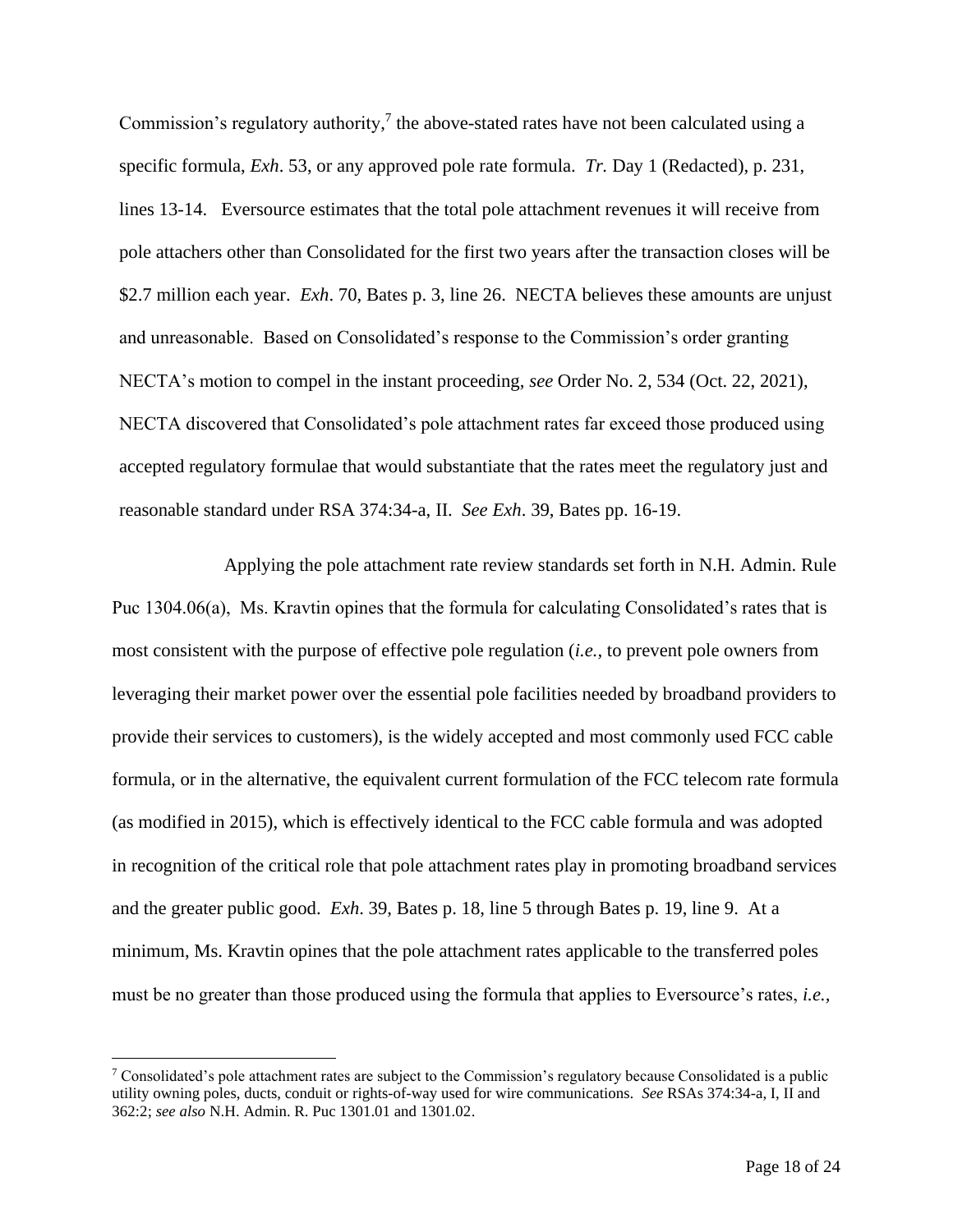the "Unified Pole Rent Formula", which is contained in a settlement agreement<sup>8</sup> approved by the Commission in *Time Warner Entertainment Company L.P. d/b/a Time Warner Cable,* DT 12- 084, Order No. 25,453 (Jan. 17, 2013). *Exh*. 39, Bates p. 18, lines 9-12. The Unified Pole Rent Formula follows the FCC's telecom formula in effect prior to the FCC's 2015 revisions. *Exh*. 39, Bates p. 6, lines 11-14; *see also In the Matter of Implementation of Section 224 of the Act, A National Broadband Plan for Our Future*, Report and Order and Order on Reconsideration, 26 FCC Rcd 5240 (2011). An overview of the Unified Pole Rent Formula, and explanation of the FCC pole rate formula methodology, is contained in Exhibit 41. Significantly, all of Ms. Kravtin's rate calculations demonstrate that Consolidated's pole attachment rates are excessive.

Ms. Kravtin has calculated appropriate, regulatory just and reasonable pole attachment rates for Consolidated using the regulatory net book value for the pole assets (as discussed in section B.2, above), applying the formula under the FCC's 2015 rules. *Exh*. 39, Bates p. 19. In so doing, Ms. Kravtin's calculations produce rates that approximate the rates that would be produced using the FCC's cable formula, and that are significantly lower than those currently charged by Consolidated. Specifically, under the FCC's 2015 rules, Ms. Kravtin calculated that Consolidated's rates for solely owned poles would be \$6.31, and for jointly owned poles the rate would be \$3.16<sup>9</sup> *Exh.* 39, Bates p. 19, Table 4, line 12. This compares with Consolidated's current solely owned pole rate of \$11.67, and its jointly owned pole rate of

<sup>8</sup> Consolidated is not a party to the settlement agreement that adopted the Unified Pole Rent Formula for calculating Eversource's pole attachment rates. Ms. Kravtin has calculated rates applying the Unified Pole Rent Formula for the purpose of demonstrating how those rates compare with the rates produced using the FCC's cable formula, which is the most appropriate formula under "[r]elevant federal …laws, rules and decisions." *See* N.H. Admin. R.  $1304.06(a)(1)$ .

<sup>9</sup> These rates assume a pole height of 37.5 feet and would be even lower using a taller pole height figure (as indicated in Eversource's pole data), *see Tr.* Day 2 (Redacted), p. 84, line 20 through p. 85. Line 2.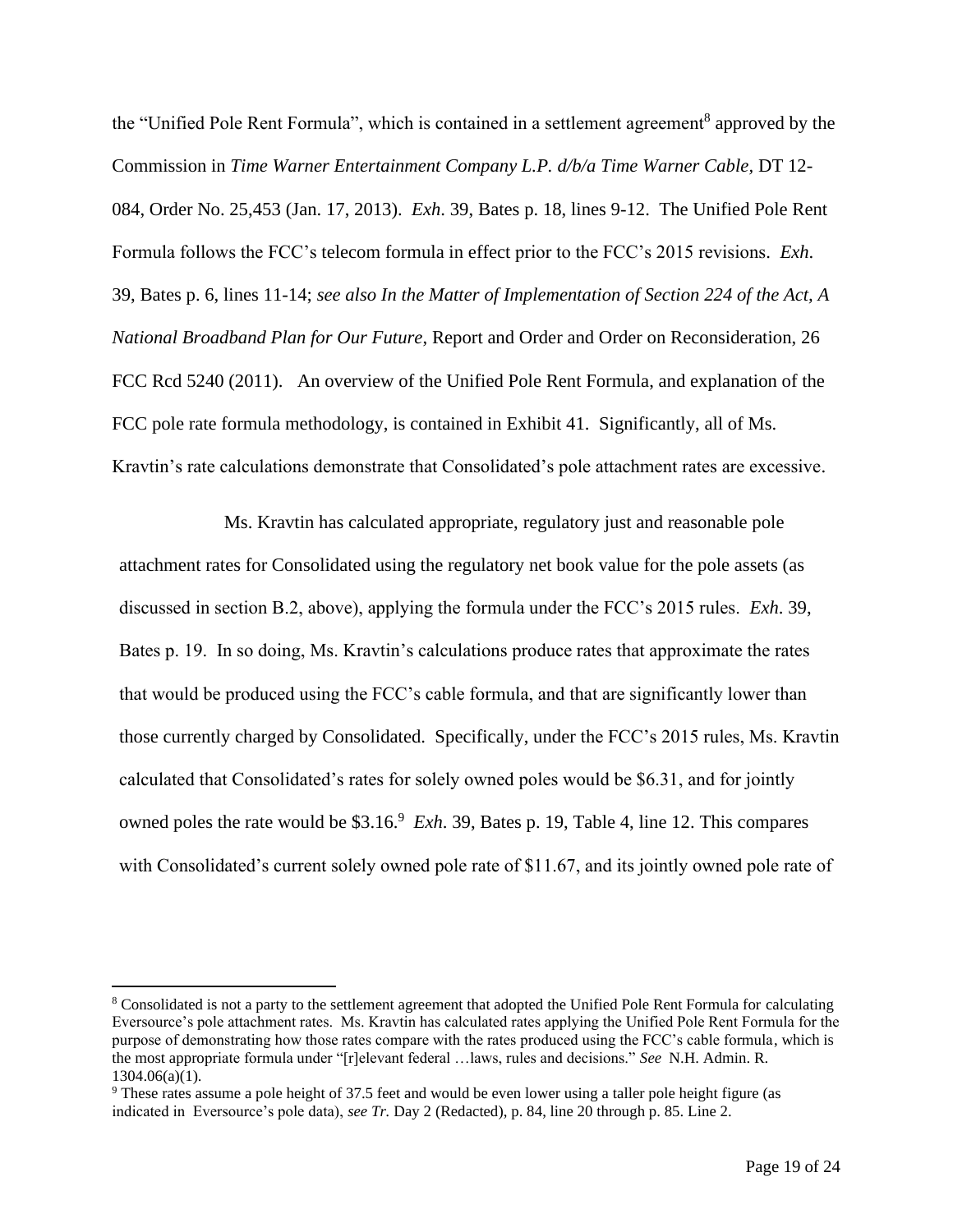\$6.84 (which is more than double the just and reasonable rate calculated by Ms. Kravtin). *Exh*. 39, Bates p. 15; *see also Exh*. 51.

For comparison purposes, Ms. Kravtin calculated Consolidated's pole rates using the formula under the pre-2015 FCC rules (which closely approximates the Unified Pole Rate formula that applies to Eversource's pole attachment rates). *Exh*. 39, Bates pp. 19-20. Those calculations show that Consolidated's solely owned pole rate would be \$6.51, and its jointly owned pole rate would be \$3.26. *Exh*. 39, Bates p. 19.

No party presented evidence to rebut Ms. Kravtin's rate calculations or to adequately justify the justness or reasonableness of Consolidated's current rates. Given that Ms. Kravtin's pole attachment rate calculations were made pursuant to accepted regulatory methodologies, and given that such rates are markedly lower than Consolidated's current pole attachment rates (which, as indicated in Exhibit 53, are not the product of any particular formula), the public good requires that Eversource not be permitted to impose Consolidated's excessive pole rates if the transaction is approved. Instead, for attachments to the transferred poles, Eversource should be required to charge the lower rates calculated by Ms. Kravtin using either the FCC's cable formula, the comparable rate produced using the FCC's 2015 rules, or at a minimum, the rates resulting from applying the FCC's pre-2015 rules.

Lastly, NECTA wishes to note that, on behalf of NECTA Members, NECTA has initiated the process for disputing Consolidated's pole attachment rates.<sup>10</sup> *See Exh*. 64. If NECTA and NECTA Members are unable to resolve the rate dispute with Consolidated,

<sup>&</sup>lt;sup>10</sup> Even though Consolidated opted to charge pole attachment rates not based on any approved regulatory formula when it raised its rates to the current levels several years ago, it was not until the Commission granted NECTA's motion to compel and ordered Consolidated to provide the ARMIS data in this docket, that NECTA learned the extent to which Consolidated was overcharging for pole attachment fees.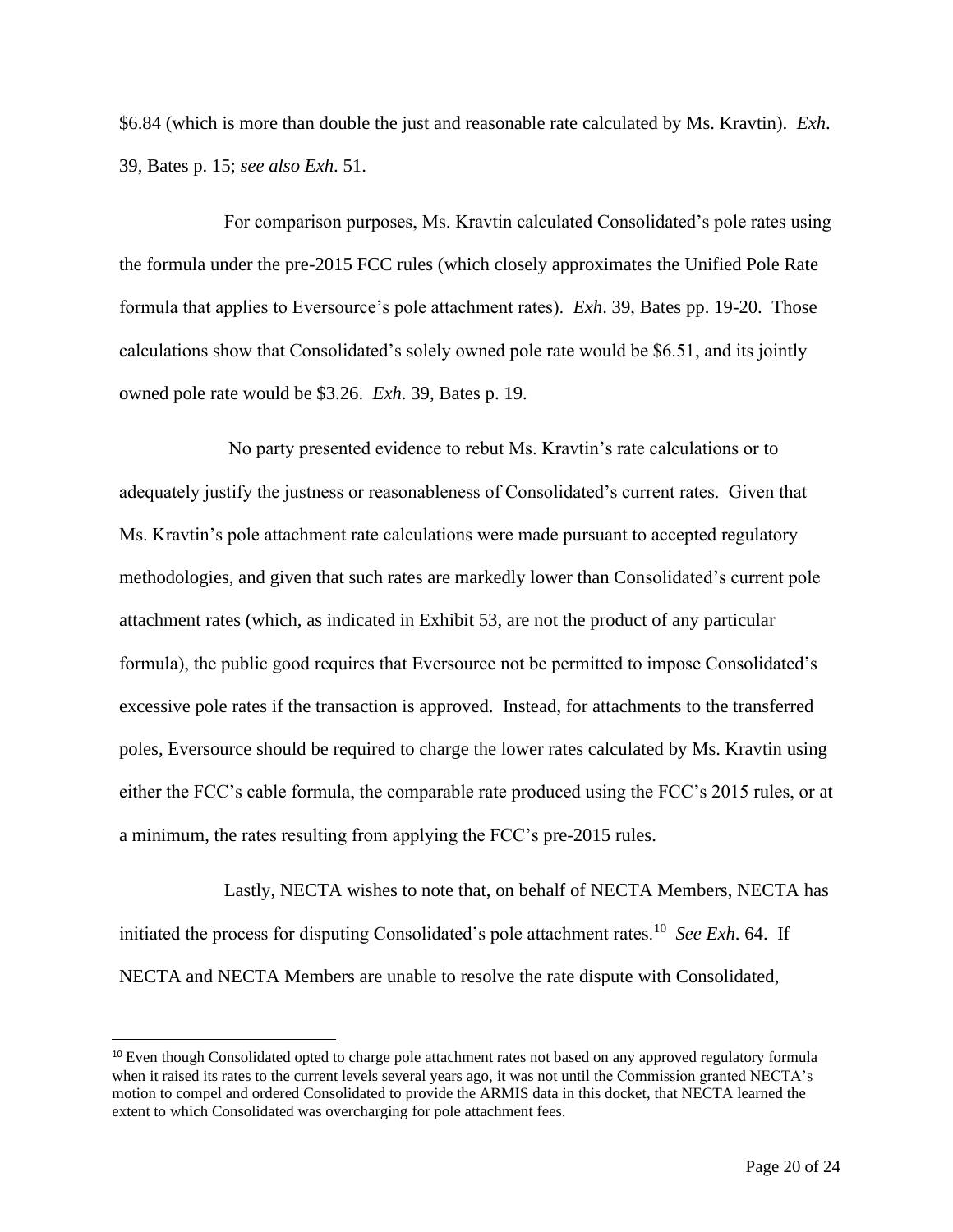NECTA expects to file a petition with the Commission for resolution of the dispute in accordance with N.H. Admin. R. Puc 1304.03. Therefore, if the Commission does not order Eversource to apply reduced Consolidated rates as part of the Commission's public good determination in this docket, and if Consolidated's rates are subsequently reduced (either as the result of a settlement, or through a Commission order) prior to the time Eversource develops new pole attachment rates that reflect the inclusion of the transferred poles, the new Consolidated rate should be billed by Eversource for the transferred poles retroactively to the date of such a settlement, or the date of the petition(s) requesting such rate reduction. *See* N.H. Admin. Rule Puc 1304.07.

# **4. Eversource Must Not Discriminate Against NECTA Members By Charging Pole Attachment Rates That Are Higher Than The Pole Attachment Fees Eversource Proposes To Charge Consolidated For Its Pole Attachments.**

For Consolidated's attachments to Eversource's poles, Consolidated will pay Eversource \$5 million per year for the first 2 years after the transaction closes. *Exh*. 6, Bates p. 8, lines 14-16. Thereafter, Consolidated will be subject to Eversource's pole attachment rates in effect for solely owned poles. *Exh*. 6, Bates p. 8, lines 16-18. The \$5 million dollar figure is not derived by multiplying Eversource's existing pole attachment rates by the number of Consolidated's pole attachments; it is a negotiated amount that is part of the settlement agreement between Eversource and Consolidated that is part of the transaction. *Tr.* Day 2 (Redacted), p. 14, line 23 through p. 15, line 2; *Tr.* Day 1 (Redacted), p. 48, lines 2-3, and lines 23-24. The \$5 million pole attachment fee that Consolidated will pay Eversource for Consolidated's pole attachments to Eversource's poles is equivalent to a rate of approximately \$12.38. *Exh*. 57. This is lower than the rate of \$14.17 that other pole attachers will pay for their attachments to an Eversource solely owned pole, and with \$13.93, which is the combined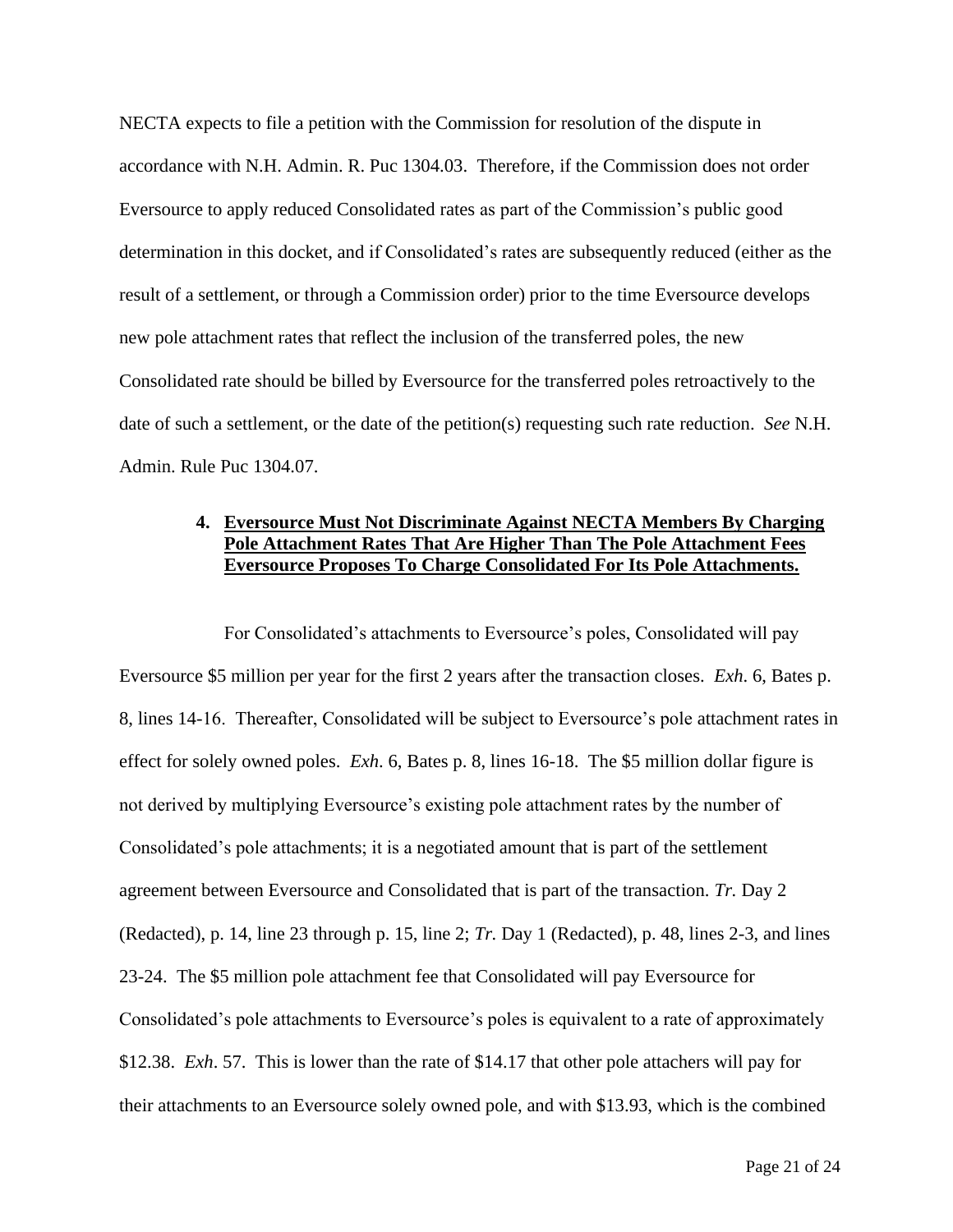rate for a pole that had formerly been jointly owned by Eversource and Consolidated. *Exh*. 39, Bates p. 20, lines 5-9; Bates p. 15, Table 3. Because Consolidated will pay Eversource fees for Consolidated's pole attachments that are less than those paid to Eversource by other pole attachers, the \$5 million fee is discriminatory, in that it provides Consolidated with a financial advantage over its competitors such as NECTA Members. *See Tr.* Day 2 (Redacted), p. 195, lines 6-8 ("We [*i.e.,* Consolidated] face steep competition from our cable competitors, from the NECTA parties specifically.")

Such discrimination is further manifested by Eversource's failure to renegotiate the \$5 million Consolidated pole attachment fee despite the fact that, since the time of the settlement agreement, Eversource has raised its pole attachment rates charged to other pole attachers. Although Eversource updated its original filing to reflect increased third party pole attachment revenues (other than Consolidated's) attributable to the fact that Eversource had increased its pole attachment rates since the time the Joint Petition was filed (*compare Exh.* 8, line 16 with *Exh*. 70, line 13), Eversource did not renegotiate the \$5 million dollar pole rental fee agreement with Consolidated. *Tr.* Day 2 (Redacted), p. 13, line 14 to p. 15.

The above-described discriminatory treatment is inconsistent with the requirement that all pole attachment rates be just and reasonable, and that pole access must be nondiscriminatory. *See* RSA 374:34-a, II and VI. Accordingly, the above-cited statutes and the public good/no net harm standard require that Eversource charge Consolidated the same rates for its pole attachments as the rates Eversource charges all of its other pole attachment customers.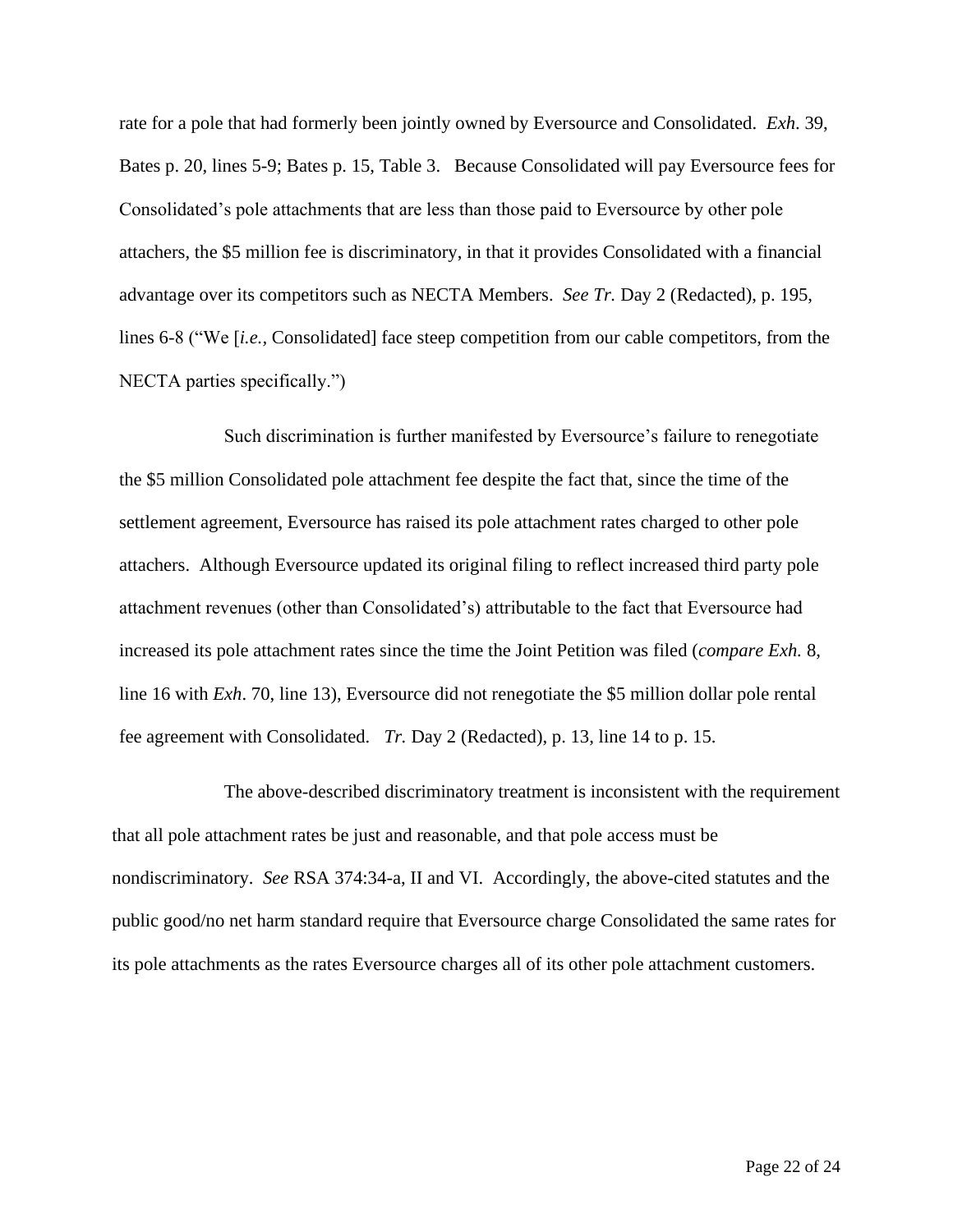#### **V. Conclusion**

NECTA appreciates the opportunity to participate in this docket to raise and discuss issues of concern to NECTA and NECTA Members that bear on the question of whether the proposed transaction between Eversource and Consolidated is in the public good. As discussed above and in the written prefiled testimony, exhibits, and oral hearing testimony of Mr. White and Ms. Kravtin, NECTA has presented several billing, operational, financial and rate issues that must be addressed in order to ensure that the transaction, if approved, does not result in net harm to NECTA Members. If the Commission decides to approve the transaction, NECTA respectfully requests that the Commission adopt NECTA's recommendations discussed in sections IV. A. and B, above, Exhibit 28, and in Ms. Kravtin's Prefiled Direct Testimony, Exhibit 39, Bates p. 20, line 16 through Bates p. 21, line 15.

Respectfully submitted,

**NEW ENGLAND CABLE AND TELECOMMUNICATIONS ASSOCIATION, INC.** By its attorneys, **Orr & Reno, P.A.**

susa s. Mign

By: Susan S. Geiger (N.H. Bar # 925)

45 South Main Street P.O. Box 3550 Concord, New Hampshire 03302-3550 (603) 223-9154 sgeiger@orr-reno.com

Dated: June 3, 2022